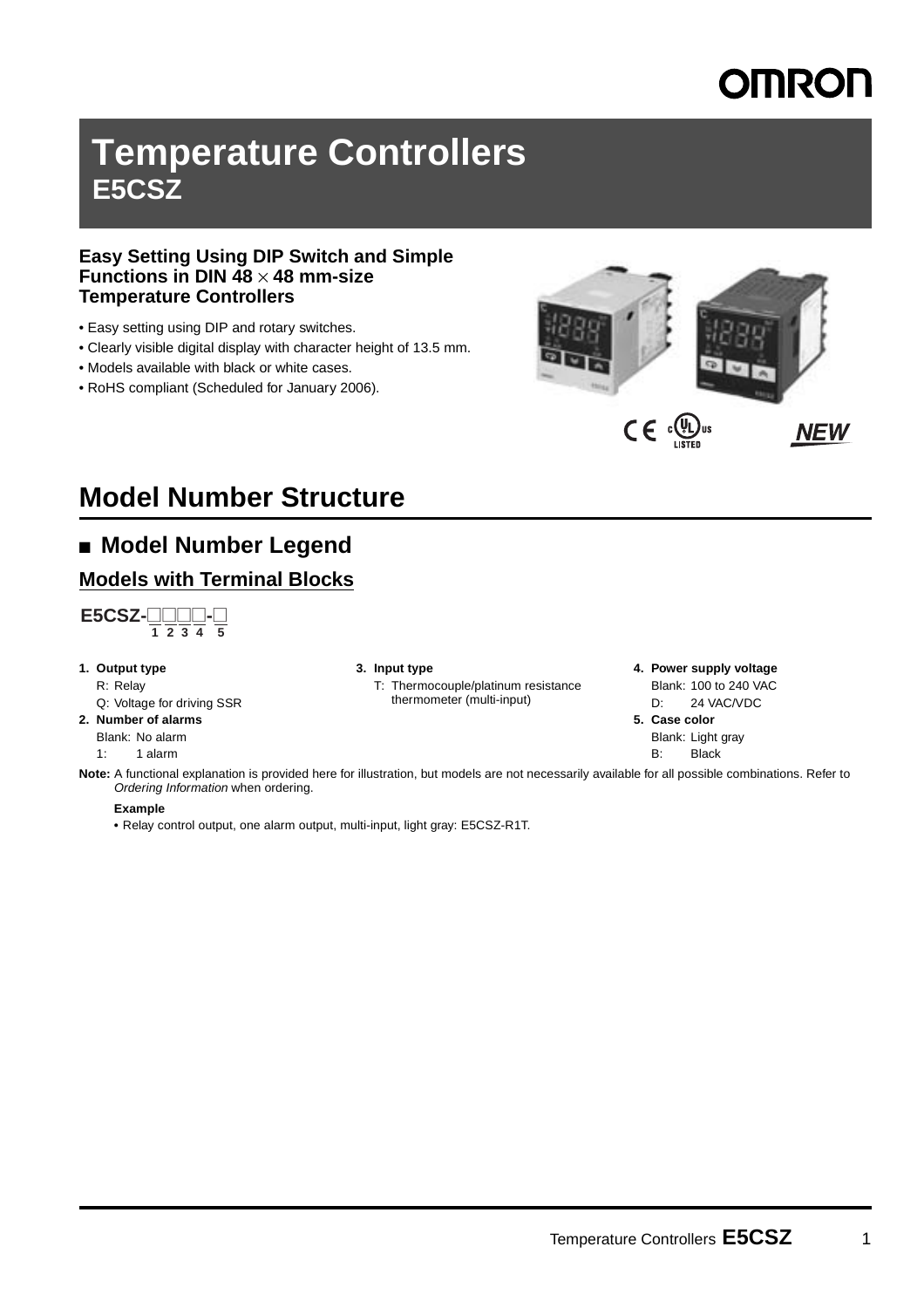# **Ordering Information**

# ■ **List of Models**

| <b>Size</b>                                            | Power supply<br>voltage | Number of<br>alarm points | <b>Control output</b>     | <b>TC/Pt multi-input</b><br>Case color: Light gray |
|--------------------------------------------------------|-------------------------|---------------------------|---------------------------|----------------------------------------------------|
| 1/16 DIN<br>100 to 240 VAC<br>0                        |                         |                           | Relay                     | E5CSZ-RT                                           |
| $48 \times 48 \times 78$ mm<br>$(W \times H \times D)$ |                         |                           | Voltage (for driving SSR) | E5CSZ-QT                                           |
|                                                        |                         |                           | Relay                     | E5CSZ-R1T                                          |
|                                                        |                         |                           | Voltage (for driving SSR) | E5CSZ-Q1T                                          |
|                                                        | 24 VAC/VDC              | $\Omega$                  | Relay                     | E5CSZ-RTD                                          |
|                                                        |                         |                           | Voltage (for driving SSR) | E5CSZ-QTD                                          |
|                                                        |                         |                           | Relay                     | E5CSZ-R1TD                                         |
|                                                        |                         |                           | Voltage (for driving SSR) | E5CSZ-Q1TD                                         |

**Note:** Modules are available with a black case. Add the suffix "-B" to models with a black case.

# ■ **Accessories (Order Separately)**

### **Protective Cover**

| Tvpe                         | Model    |  |  |
|------------------------------|----------|--|--|
| <b>Hard Protective Cover</b> | Y92A-48B |  |  |

### **Terminal Cover**

| Model     |
|-----------|
| E53-COV10 |

# **Specifications**

# ■ **Ratings**

| <b>Supply voltage</b>      |                         | 100 to 240 VAC, 50/60 Hz                                                                                                                                                                                                                                                                                                                                                                                       | 24 VAC/VDC, 50/60 Hz |  |  |  |
|----------------------------|-------------------------|----------------------------------------------------------------------------------------------------------------------------------------------------------------------------------------------------------------------------------------------------------------------------------------------------------------------------------------------------------------------------------------------------------------|----------------------|--|--|--|
|                            | Operating voltage range | 85% to 110% of rated supply voltage                                                                                                                                                                                                                                                                                                                                                                            |                      |  |  |  |
|                            | Power consumption       | 5 VA                                                                                                                                                                                                                                                                                                                                                                                                           | 3 VA/2 W             |  |  |  |
| <b>Sensor input</b>        |                         | Multi-input (thermocouple/platinum resistance thermometer) type: K, J, L, Pt100                                                                                                                                                                                                                                                                                                                                |                      |  |  |  |
| Control                    | <b>Relay output</b>     | SPST-NO, 250 VAC, 3A (resistive load)                                                                                                                                                                                                                                                                                                                                                                          |                      |  |  |  |
| output                     |                         | Voltage output (for driving the SSR) 12 VDC, 21 mA (with short-circuit protection circuit)                                                                                                                                                                                                                                                                                                                     |                      |  |  |  |
| <b>Control method</b>      |                         | ON/OFF or 2-PID (with auto-tuning)                                                                                                                                                                                                                                                                                                                                                                             |                      |  |  |  |
| Alarm output               |                         | SPST-NO, 250 VAC, 1A (resistive load)                                                                                                                                                                                                                                                                                                                                                                          |                      |  |  |  |
| <b>Setting method</b>      |                         | Digital setting using front panel keys                                                                                                                                                                                                                                                                                                                                                                         |                      |  |  |  |
| Indication method          |                         | 3.5 digit, 7-segment digital display (character height: 13.5 mm) and deviation indicators                                                                                                                                                                                                                                                                                                                      |                      |  |  |  |
| <b>Other functions</b>     |                         | • Setting change prohibit (key protection)<br>• Input shift<br>• Temperature unit change ( $^{\circ}$ C/ $^{\circ}$ F)<br>• Direct/reverse operation<br>• Temperature range, Sensor switching (K/J/L, Pt100)<br>. Switching is performed between a thermocouple and platinum resistance thermometer for multi-input models.<br>• Control period switching<br>• 8-mode alarm output<br>• Sensor error detection |                      |  |  |  |
| <b>Ambient temperature</b> |                         | -10 to 55°C (with no condensation or icing)                                                                                                                                                                                                                                                                                                                                                                    |                      |  |  |  |
| <b>Ambient humidity</b>    |                         | 25% to 85%                                                                                                                                                                                                                                                                                                                                                                                                     |                      |  |  |  |
| Storage temperature        |                         | $-25$ to 65 $\degree$ C (with no condensation or icing)                                                                                                                                                                                                                                                                                                                                                        |                      |  |  |  |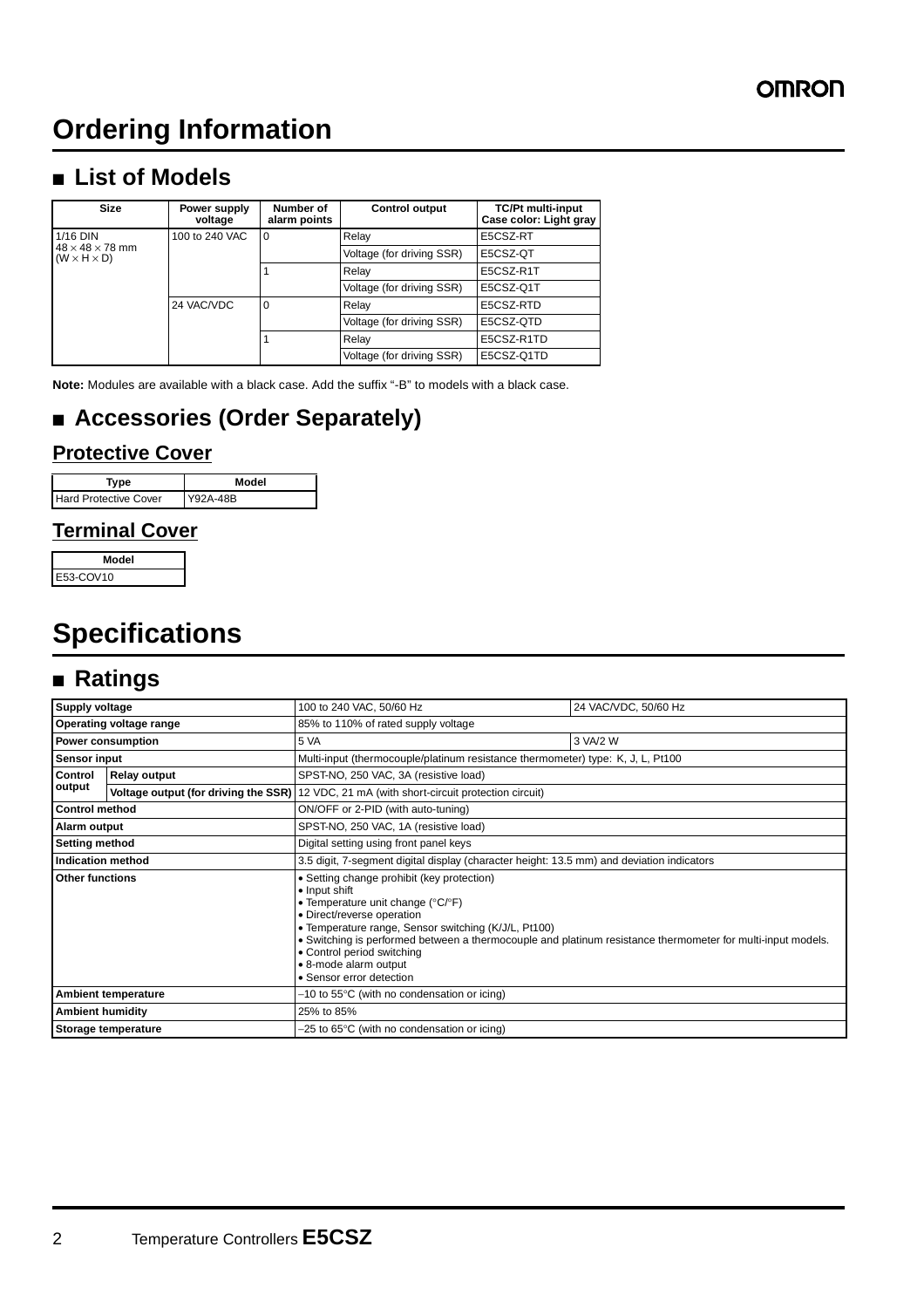# ■ **Characteristics**

| <b>Setting accuracy</b>                              |                    | Thermocouple (See note 1.):                                                                                                                                                                                                                                                             | $(\pm 0.5\%$ of indication value or $\pm 1\degree$ C, whichever is greater) $\pm 1$ digit max.                                                                                                                                                                                                                                                                                                                                                                                                                                                                 |  |  |  |
|------------------------------------------------------|--------------------|-----------------------------------------------------------------------------------------------------------------------------------------------------------------------------------------------------------------------------------------------------------------------------------------|----------------------------------------------------------------------------------------------------------------------------------------------------------------------------------------------------------------------------------------------------------------------------------------------------------------------------------------------------------------------------------------------------------------------------------------------------------------------------------------------------------------------------------------------------------------|--|--|--|
| Indication accuracy<br>(ambient temperature of 23°C) |                    |                                                                                                                                                                                                                                                                                         | Platinum resistance thermometer (See note 2.): $(\pm 0.5\%$ of indication value or $\pm 1\degree$ C, whichever is greater) $\pm 1$ digit max.                                                                                                                                                                                                                                                                                                                                                                                                                  |  |  |  |
| Influence of temperature                             |                    | Thermocouple inputs:                                                                                                                                                                                                                                                                    | $(\pm 1\%$ of PV or $\pm 4^{\circ}$ C, whichever is greater) $\pm 1$ digit max.                                                                                                                                                                                                                                                                                                                                                                                                                                                                                |  |  |  |
| Influence of voltage                                 |                    | Platinum resistance thermometer inputs: $(\pm 1\% \text{ of PV or } \pm 2\degree C, \text{ whichever is greater}) \pm 1$ digit max.                                                                                                                                                     |                                                                                                                                                                                                                                                                                                                                                                                                                                                                                                                                                                |  |  |  |
| Hysteresis (for ON/OFF control)                      |                    | 0.1% FS for multi-input (thermocouple/platinum resistance thermometer) models                                                                                                                                                                                                           |                                                                                                                                                                                                                                                                                                                                                                                                                                                                                                                                                                |  |  |  |
| Proportional band (P)                                |                    | 1 to 999°C (automatic adjustment using auto-tuning/self-tuning)                                                                                                                                                                                                                         |                                                                                                                                                                                                                                                                                                                                                                                                                                                                                                                                                                |  |  |  |
| Integral time (I)                                    |                    | 1 to 1,999 s (automatic adjustment using auto-tuning/self-tuning                                                                                                                                                                                                                        |                                                                                                                                                                                                                                                                                                                                                                                                                                                                                                                                                                |  |  |  |
| Derivative time (D)                                  |                    | 1 to 1,999 s (automatic adjustment using auto-tuning/self-tuning)                                                                                                                                                                                                                       |                                                                                                                                                                                                                                                                                                                                                                                                                                                                                                                                                                |  |  |  |
| Alarm output range                                   |                    | Absolute-value alarm: Same as the control range<br>Other:<br>0% to 100% FS<br>0.2°C or °F (fixed)<br>Alarm hysteresis:                                                                                                                                                                  |                                                                                                                                                                                                                                                                                                                                                                                                                                                                                                                                                                |  |  |  |
| <b>Control period</b>                                |                    | $2/20$ s                                                                                                                                                                                                                                                                                |                                                                                                                                                                                                                                                                                                                                                                                                                                                                                                                                                                |  |  |  |
| <b>Sampling period</b>                               |                    | 500 ms                                                                                                                                                                                                                                                                                  |                                                                                                                                                                                                                                                                                                                                                                                                                                                                                                                                                                |  |  |  |
| <b>Insulation resistance</b>                         |                    | 20 M $\Omega$ min. (at 500 VDC)                                                                                                                                                                                                                                                         |                                                                                                                                                                                                                                                                                                                                                                                                                                                                                                                                                                |  |  |  |
| Dielectric strength                                  |                    | 2,000 VAC, 50/60 Hz for 1 min between current-carrying terminals of different polarity                                                                                                                                                                                                  |                                                                                                                                                                                                                                                                                                                                                                                                                                                                                                                                                                |  |  |  |
| Vibration                                            |                    | Malfunction   10 to 55 Hz, 20 m/s <sup>2</sup> for 10 min each in X, Y, and Z directions                                                                                                                                                                                                |                                                                                                                                                                                                                                                                                                                                                                                                                                                                                                                                                                |  |  |  |
| resistance                                           | <b>Destruction</b> | 10 to 55 Hz, 0.75-mm single amplitude for 2 hr each in X, Y, and Z directions                                                                                                                                                                                                           |                                                                                                                                                                                                                                                                                                                                                                                                                                                                                                                                                                |  |  |  |
| <b>Shock resistance</b>                              | <b>Malfunction</b> | 100 m/s <sup>2</sup> min., 3 times each in 6 directions                                                                                                                                                                                                                                 |                                                                                                                                                                                                                                                                                                                                                                                                                                                                                                                                                                |  |  |  |
|                                                      | <b>Destruction</b> | 300 m/s <sup>2</sup> min., 3 times each in 6 directions                                                                                                                                                                                                                                 |                                                                                                                                                                                                                                                                                                                                                                                                                                                                                                                                                                |  |  |  |
| Life expectancy<br><b>Electrical</b>                 |                    | 100,000 operations min. (relay output models)                                                                                                                                                                                                                                           |                                                                                                                                                                                                                                                                                                                                                                                                                                                                                                                                                                |  |  |  |
| Weight                                               |                    | Approx. 120 g (Controller only)                                                                                                                                                                                                                                                         |                                                                                                                                                                                                                                                                                                                                                                                                                                                                                                                                                                |  |  |  |
| Degree of protection                                 |                    | Front panel: Equivalent to IP50; Rear case: IP20; Terminals: IP00                                                                                                                                                                                                                       |                                                                                                                                                                                                                                                                                                                                                                                                                                                                                                                                                                |  |  |  |
| <b>Memory protection</b>                             |                    | EEPROM (non-volatile memory) (number of writes: 1,000,000)                                                                                                                                                                                                                              |                                                                                                                                                                                                                                                                                                                                                                                                                                                                                                                                                                |  |  |  |
| <b>EMC</b>                                           |                    | <b>EMI Radiated:</b><br><b>EMI Conducted:</b><br>ESD Immunity:<br>Radiated Electromagnetic Field Immunity:<br>Conducted Disturbance Immunity:<br>Noise Immunity (First Transient Burst Noise): EN 61000-4-4<br>Burst Immunity:<br>Surge Immunity:<br>Voltage Dip/Interrupting Immunity: | EN 55011 Group 1 Class A<br>EN 55011 Group 1 Class A<br>EN 61000-4-2: 4 kV contact discharge (level 2)<br>8 kV air discharge (level 3)<br>EN 61000-4-3: 10 V/m (80-1000 MHz, 1.4-2.0 GHz amplitude modulated) (level 3)<br>10 V/m (900 MHz pulse modulated)<br>EN 61000-4-6: 3 V (0.15 to 80 MHz) (level 2)<br>2 kV power-line (level 3), 1 kV I/O signal-line (level 3)<br>Normal mode 1 kV; Common mode 2 kV<br>EN 61000-4-5: Power line:<br>Output line (relay output): Normal mode 1 kV; Common mode 2 kV<br>EN 61000-4-11 0.5 cycle, 100% (rated voltage) |  |  |  |
| <b>Approved standards</b>                            |                    | UL 61010C-1 (listing)<br>CSA C22.2 No.1010-1                                                                                                                                                                                                                                            |                                                                                                                                                                                                                                                                                                                                                                                                                                                                                                                                                                |  |  |  |
| <b>Conformed standards</b>                           |                    | EN 61326, EN 61010-1, IEC 61010-1<br>VDE 0106 Part 100 (finger protection), when the terminal cover is mounted.                                                                                                                                                                         |                                                                                                                                                                                                                                                                                                                                                                                                                                                                                                                                                                |  |  |  |

**Note: 1.** The following exceptions apply to thermocouples.

• L: ±2°C ±1 digit max.

**2.** The following exceptions apply to platinum resistance thermometers. Input set values 0, 1, 2, 3 for E5CSZ: 0.5% FS ±1 digit max. Input set value 1 for E5CSZ: 0.5% FS ±1 digit max.

# ■ **Electrical Life Expectancy Curve for Relays (Reference Values)**

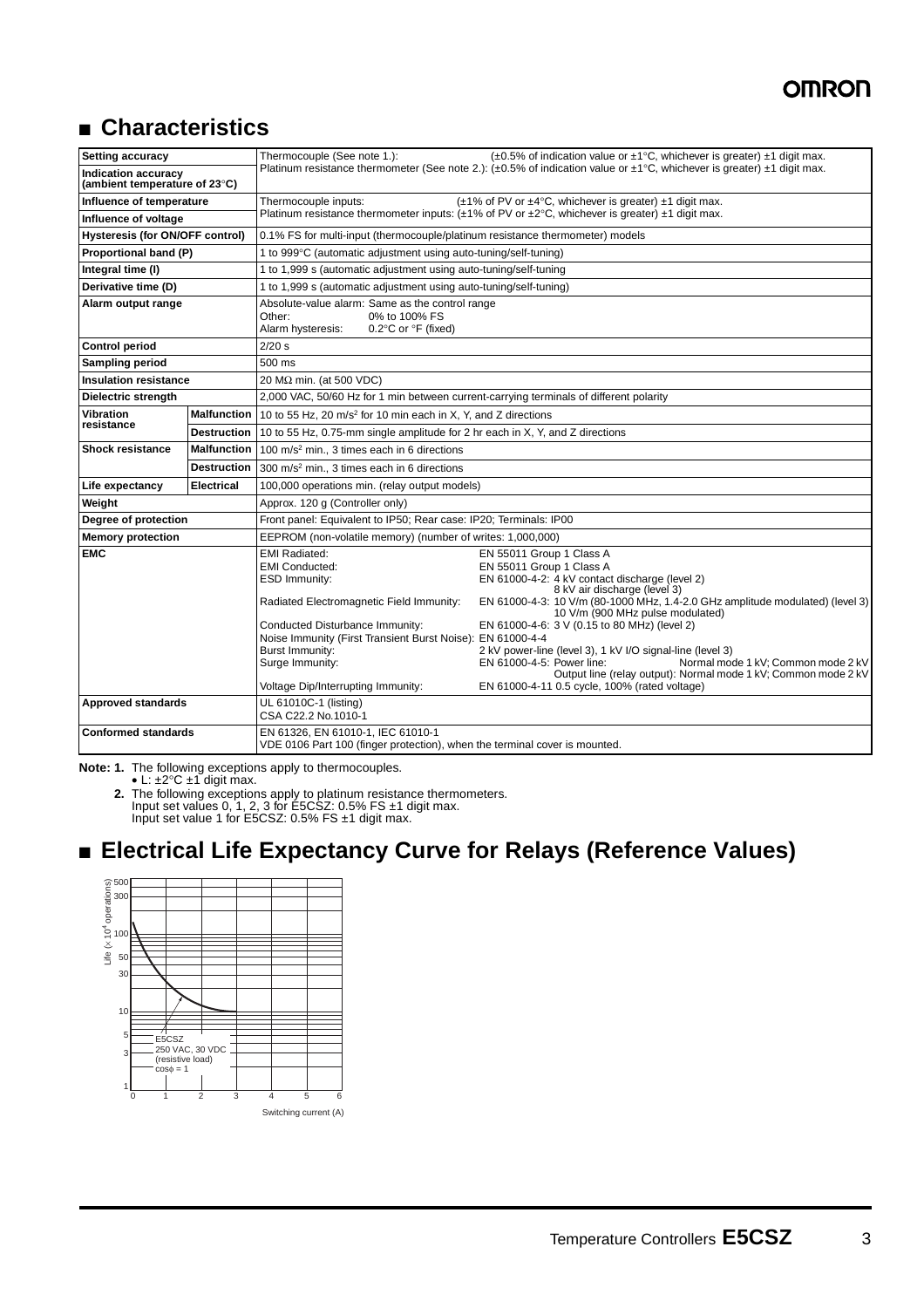# ■ **Temperature Range**

### **Multi-input (Thermocouple/Platinum Resistance Thermometer) Models**

#### • **Using Thermocouple Sensors, Control Mode Switch 5: OFF**



The shaded value indicates the default setting status. Do not set the temperature range switch to between No. 5 and No. 9.

#### • **Using Platinum Resistance Thermometers, Control Mode Switch 5: ON**



The shaded value indicates the default setting status. Г Do not set the temperature range switch to between No. 5 and No. 9.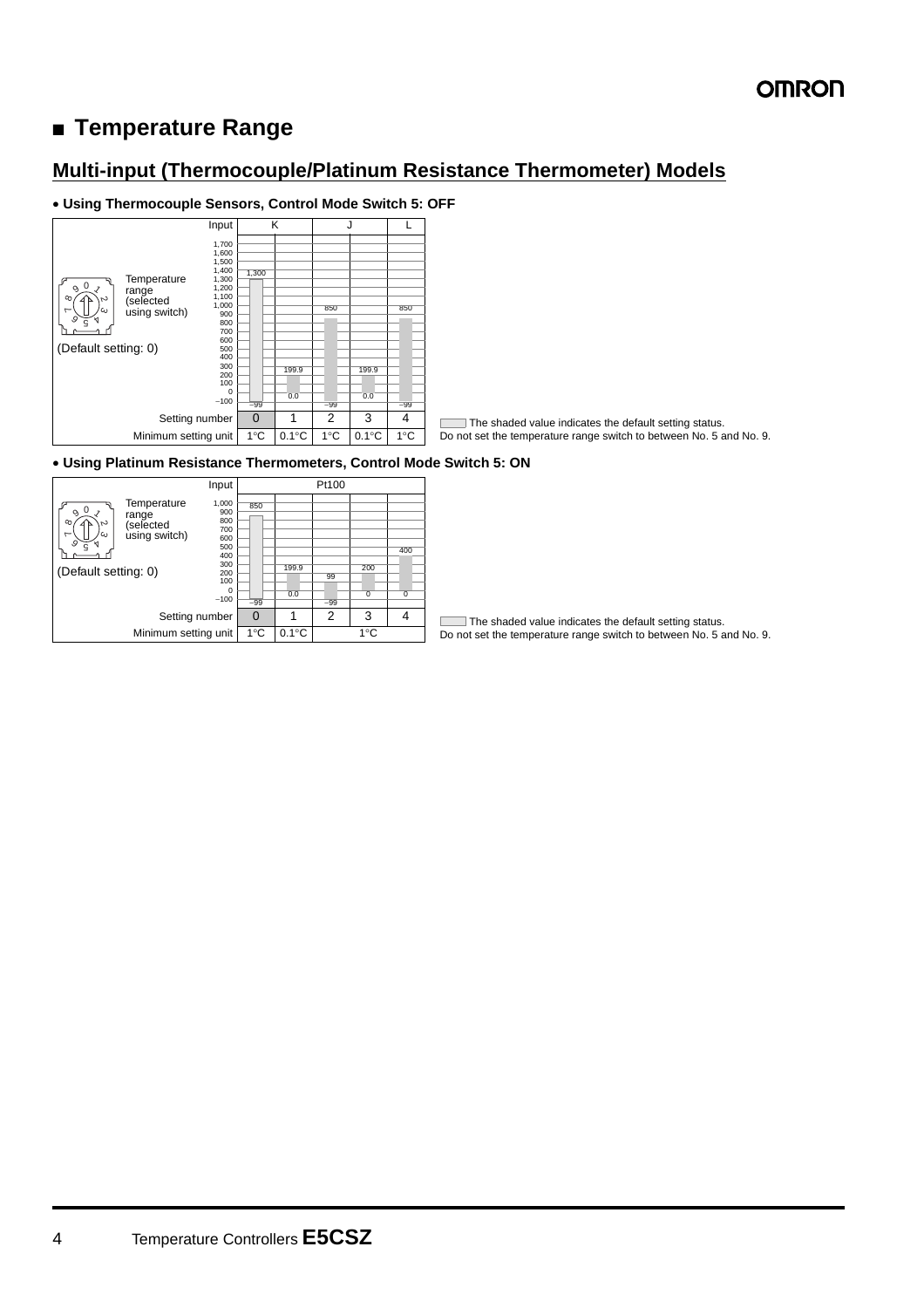# **External Connection Diagram**



- **Note: 1.** The voltage output (12 VDC, 21 mA) is not electrically isolated from the internal circuits. When using a grounding thermocouple, do not connect output terminals 1 or 2 to ground. Otherwise, unwanted current paths will cause measurement errors.
	- **2.** Models with 100 to 240 VAC and 24 VAC/VDC are separate. Models using 24 VDC have no polarity.
	- **3.** The number of alarm outputs (none or 1) depends on the model.

# **Nomenclature**

### **E5CSZ Models with Terminal Blocks**

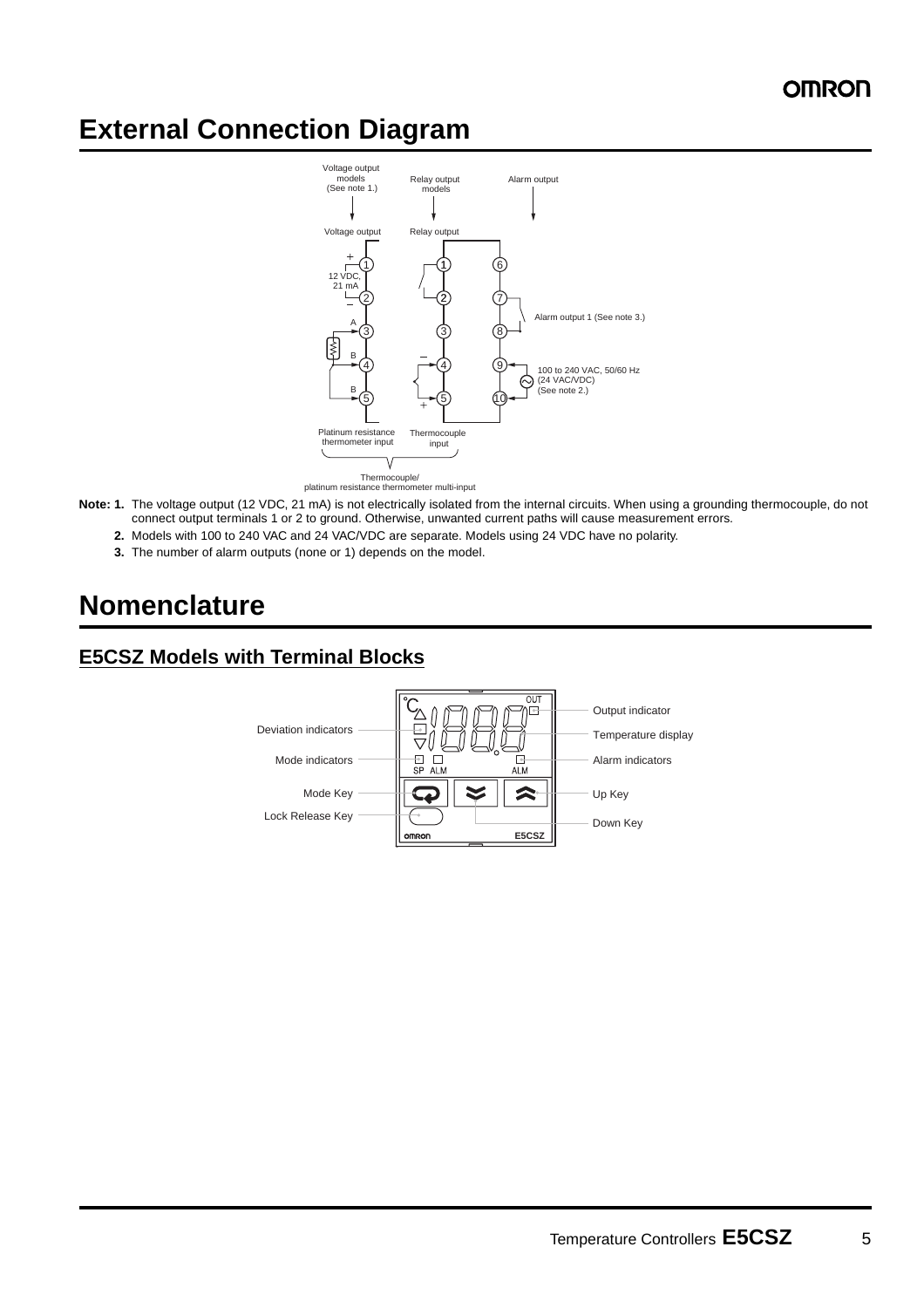# **Operation**

### <span id="page-5-0"></span>**E5CSZ**

#### Deviation indicators

The  $\triangle$  indicator lights when the PV is greater than the SP and the  $\overline{\nabla}$  indicator lights when the PV is less than the SP. The  $\Box$  indicator (green) lights when the deviation is less than 0.25% FS. These indicators flash during ST (self-tuning)/AT (autotuning).

#### Mode indicators

The SP indicator lights when the setting temperature is being displayed. The ALM indicator lights when the alarm value is being displayed.

#### Mode Key

When the power is turned ON, normally the display will use the display items in the following order each time the Mode Key is pressed.





value can be changed by pressing the Up and Down Keys while holding down the Lock Release Key.

SP/alarm value display. Keeping the Down display value. When the internal protect switch is ON, press the Down Key while holding down the Lock Release Key.

# **Settings before Turning ON the Power**

20 min.

### **E5CSZ**

Remove the E5CSZ from the case to make the settings.

**1.** Insert the tool into the two tool insertion holes (one on the top and one on the bottom) and release the hooks.



**2.** Insert the tool in the gap between the front panel and rear case, and pull out the front panel slightly. Grip the front panel and pull out fully. Be sure not to impose excessive force on the panel.

**3.** When inserting the E5CSZ, check to make sure that the sealing rubber is in place and push the E5CSZ toward the rear case until it snaps into position. While pushing the E5CSZ into place, push down on the hooks on the top and bottom surfaces of the rear case so that the hooks are securely locked in place. Make sure that electronic components do not come into contact with the case.



**Note: 1.** The alarm mode switch is not provided on models without an alarm. **2.** The INIT switch is always OFF during normal operation.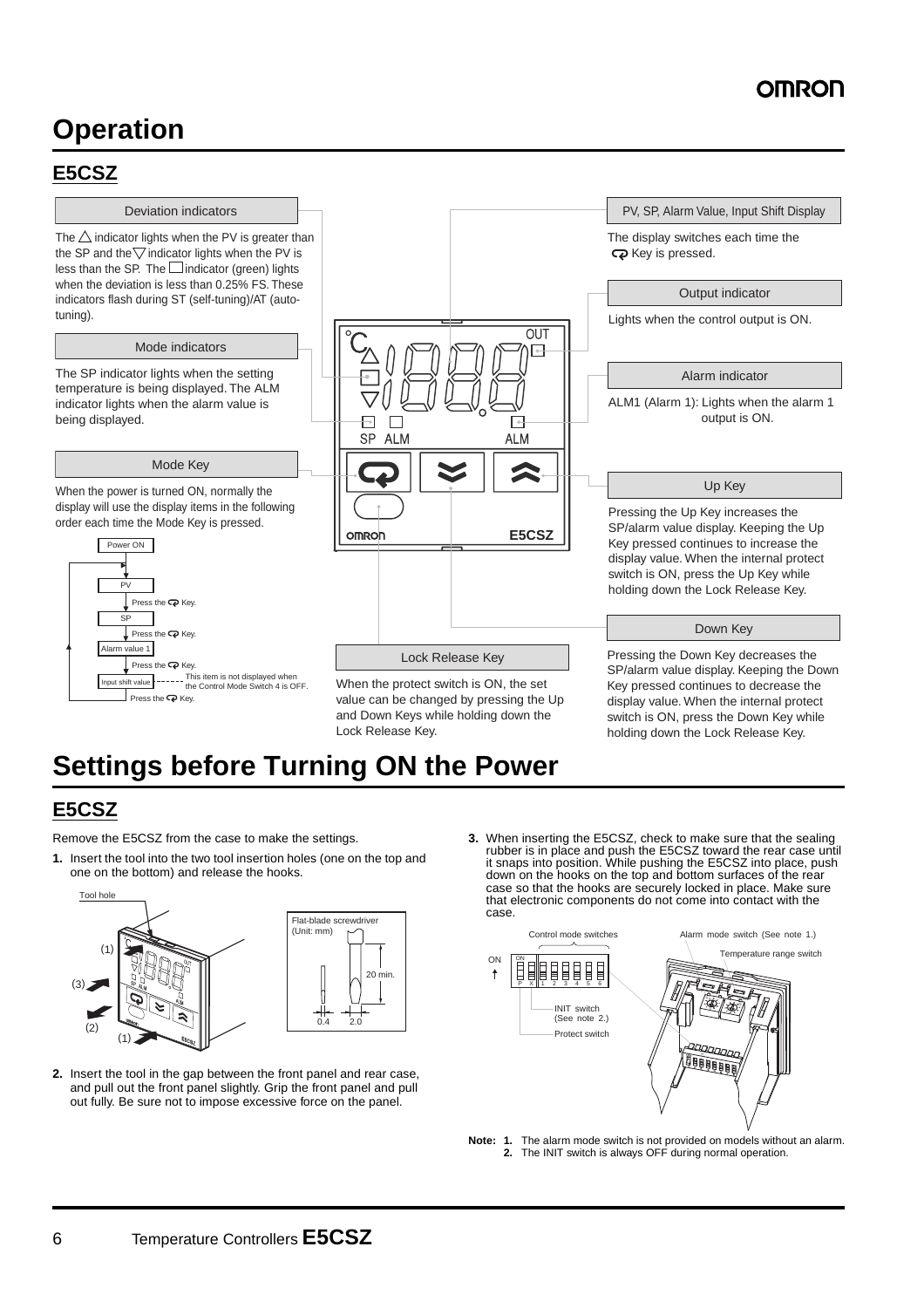### **1. Sensor Type Specification**

**Select the number on the temperature range switch to change the temperature range.**

#### **Multi-input (Thermocouple/Platinum Resistance Thermometer) Models**

**• Using Thermocouple Sensors, Control Mode Switch 5: OFF**



 The shaded value indicates the default setting status. Do not set the temperature range switch to between No. 5 and No. 9.

**•** The control range is −20°C to +20°C of the input temperature range.

- **Note: 1.** The input indication range is the range that can be displayed for the control range (−99 to 1999). If the input is within the control range but exceeds the display range (–99 to 1999), values<br>below –99 will be displayed as "ccc" and values above 1,999 will be displayed as ". دُدد"
	- **2.** If unit is changed to 1 degree when the SP and alarm value for the temperature range are displayed in 0.1-units from 0.0 to 199.9 or 0.0 to 99.9, the values will be multiplied by 10 (e.g., 0.5 becomes 5). If the unit is changed in the reverse direction, the values will be divided by 10. After changing the range, set the SP and alarm value again.

#### **• Using Platinum Resistance Thermometers,**

#### **Control Mode Switch 5: ON**

|                | Input                                                                               |              |              | Pt100       |          |          |
|----------------|-------------------------------------------------------------------------------------|--------------|--------------|-------------|----------|----------|
| SP<br>range    | 1,000<br>900<br>800<br>700<br>600<br>500<br>400<br>300<br>200<br>100<br>0<br>$-100$ | 850<br>$-99$ | 199.9<br>0.0 | 99<br>$-99$ | 200<br>0 | 400<br>0 |
| Setting number |                                                                                     |              |              | 2           | 3        |          |

 $\Box$  The shaded value indicates the default setting status.

Do not set the temperature range switch to between No. 5 and No. 9.

**•** The control range is −20°C to +20°C of the input temperature range.

- **Note: 1.** The input indication range is the range that can be displayed for the control range (−99 to 1999). If the input is within the control range but exceeds the display range (–99 to 1999), values<br>below –99 will be displayed as "ccc" and values above 1,999 will be displayed as ". دُدد"
	- **2.** If unit is changed to 1 degree when the SP and alarm value for the temperature range are displayed in 0.1-units from 0.0 to 199.9 or 0.0 to 99.9, the values will be multiplied by 10 (e.g., 0.5 becomes 5). If the unit is changed in the reverse direction, the values will be divided by 10. After changing the range, set the SP and alarm value again.

#### **Mode Key Display Order**



**•** If the SP falls outside the temperature range when the temperature range is changed, the SP will be displayed first. The SP will be changed automatically either to the minimum value or the maximum value, whichever is nearest.

**•** If the alarm value falls outside the temperature range when the temperature range is changed, the alarm value will be displayed first. The alarm value will be changed automatically to the maximum value in the new temperature range.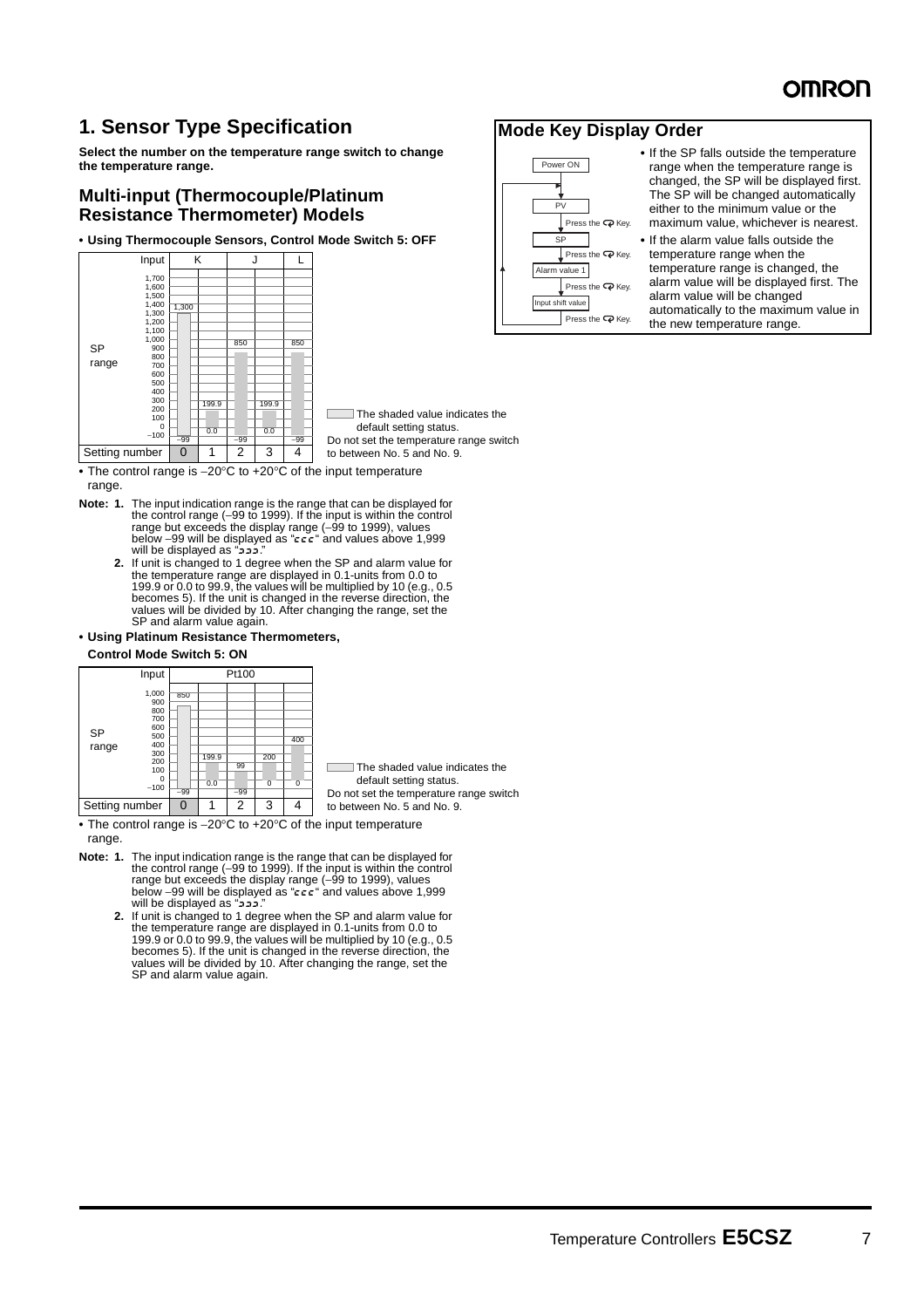

## **2. Operation Settings**

Use the control mode switches (  $\left| \begin{matrix} \rule{0pt}{13pt}\quad\rule{0pt}{12pt}\quad\rule{0pt}{12pt}\quad\rule{0pt}{12pt}\quad\rule{0pt}{12pt}\quad\rule{0pt}{12pt}\quad\rule{0pt}{12pt}\quad\rule{0pt}{12pt}\quad\rule{0pt}{12pt}\quad\rule{0pt}{12pt}\quad\rule{0pt}{12pt}\quad\rule{0pt}{12pt}\quad\rule{0pt}{12pt}\quad\rule{0pt}{12pt}\quad\rule{0pt}{12pt}\quad\rule{0pt}{12pt}\quad\rule{0$ control mode. (All switches are OFF for the default settings.) ON

|                                                |                                                                     |                                                        | ON<br>1    | $\mathfrak{p}$ | 3   | П<br>$\overline{4}$ | 5          | 6          | Set<br>value<br>0, 9 |
|------------------------------------------------|---------------------------------------------------------------------|--------------------------------------------------------|------------|----------------|-----|---------------------|------------|------------|----------------------|
|                                                | <b>Function selection</b>                                           |                                                        | 1          | $\mathbf{2}$   | 3   | 4                   | 5          | 6          | 1                    |
| <b>ON/OFF</b>                                  | <b>PID control</b>                                                  |                                                        | ON         |                |     |                     |            |            |                      |
| <b>PID</b>                                     | <b>ON/OFF control</b>                                               |                                                        | <b>OFF</b> |                |     |                     |            |            | 2                    |
| Control                                        | 2s                                                                  |                                                        |            | ON             |     |                     |            |            |                      |
| period                                         | 20 <sub>s</sub>                                                     |                                                        |            | <b>OFF</b>     |     |                     |            |            | 3                    |
| Direct/<br>reverse                             | <b>Direct operation</b><br>(cooling)                                |                                                        |            |                | ON  |                     |            |            |                      |
| opera-<br>tion                                 | <b>Reverse operation</b><br>(heating)                               |                                                        |            |                | OFF |                     |            |            | 4                    |
| Input                                          | Enabled                                                             |                                                        |            |                |     | ON                  |            |            | 5                    |
| shift<br>display                               | <b>Disabled</b>                                                     |                                                        |            |                |     | <b>OFF</b>          |            |            |                      |
| Tempera-<br>ture<br><b>Sensor</b><br>selection | <b>Multi-input</b><br>(thermo-<br>couple/<br>platinum<br>resistance | <b>Platinum</b><br>resis-<br>tance<br>thermom-<br>eter |            |                |     |                     | ON         |            | 6                    |
|                                                | thermome-<br>ter)                                                   | input                                                  |            |                |     |                     |            |            | $\overline{7}$       |
|                                                |                                                                     | Thermo-<br>couple<br>input                             |            |                |     |                     | <b>OFF</b> |            |                      |
| Temper-                                        | $\circ$ F                                                           |                                                        |            |                |     |                     |            | ON         | 8                    |
| ature<br>unit                                  | $^{\circ}$ C                                                        |                                                        |            |                |     |                     |            | <b>OFF</b> | Note:                |

### **3. Alarm Modes**

Select the number of the alarm mode switch  $\left[\mathring{\mathbb{R}}\right]$  when changing



the alarm mode. (The default is 2).

| <b>Set</b><br>value | Alarm type                                                           | Alarm output operation                                                                                               |
|---------------------|----------------------------------------------------------------------|----------------------------------------------------------------------------------------------------------------------|
| 0, 9                | Alarm function OFF                                                   | <b>OFF</b>                                                                                                           |
| 1                   | Upper- and lower-<br>limit                                           | -x→⊷-x→<br>$ON$ $\longrightarrow$<br>$OFF$ —<br>SP                                                                   |
| $\overline{2}$      | Upper-limit                                                          | –×—<br>ON<br>OFF-<br>$\overline{\text{SP}}$                                                                          |
| 3                   | Lower-limit                                                          | $-x \rightarrow$<br>$ON -$<br>OFF-<br>$\overline{SP}$                                                                |
| 4                   | Upper- and lower-<br>limit range                                     | $\leftarrow$ $x \rightarrow$ $\leftarrow$ $x \rightarrow$<br>ON<br>OFF-<br>SP                                        |
| 5                   | Upper- and lower-<br>limit with standby<br>sequence (See note<br>2.) | $\begin{array}{c}\n\wedge \rightarrow + \rightarrow \searrow - \\ \hline\n\vdots\n\end{array}$<br>$ON$ $---$<br>OFF- |
| 6                   | Upper-limit with<br>standby sequence<br>(See note 2.)                | -х—<br>ON<br>OFF-<br>$\overline{\text{SP}}$                                                                          |
| 7                   | Lower-limit with<br>standby sequence<br>(See note 2.)                | $ON - - -$<br>OFF-<br>SP                                                                                             |
| 8                   | Absolute-value<br>upper-limit                                        | ON<br>OFF-<br>U                                                                                                      |

**Note: 1.** No alarm. The alarm value (alarm operation display) will not be displayed when the setting is 0 or 9 even if the selection key is pressed.

Alarm Setting Range

X: 0 to FS (full scale); Y: Within temperature range

The value of X is the deviation setting for the SP (set point).

**2.** Standby Sequence Function (The standby sequence operates when the power is turned ON.)

**Rising Temperature Dropping Temperature**



**Note:** Turn OFF the power before changing the DIP switch settings on the E5CSZ. Each of the switch settings will be enabled after the power is turned ON.

For details on the position of the temperature range switch, control mode switches, and alarm mode switch, refer to [page 6](#page-5-0).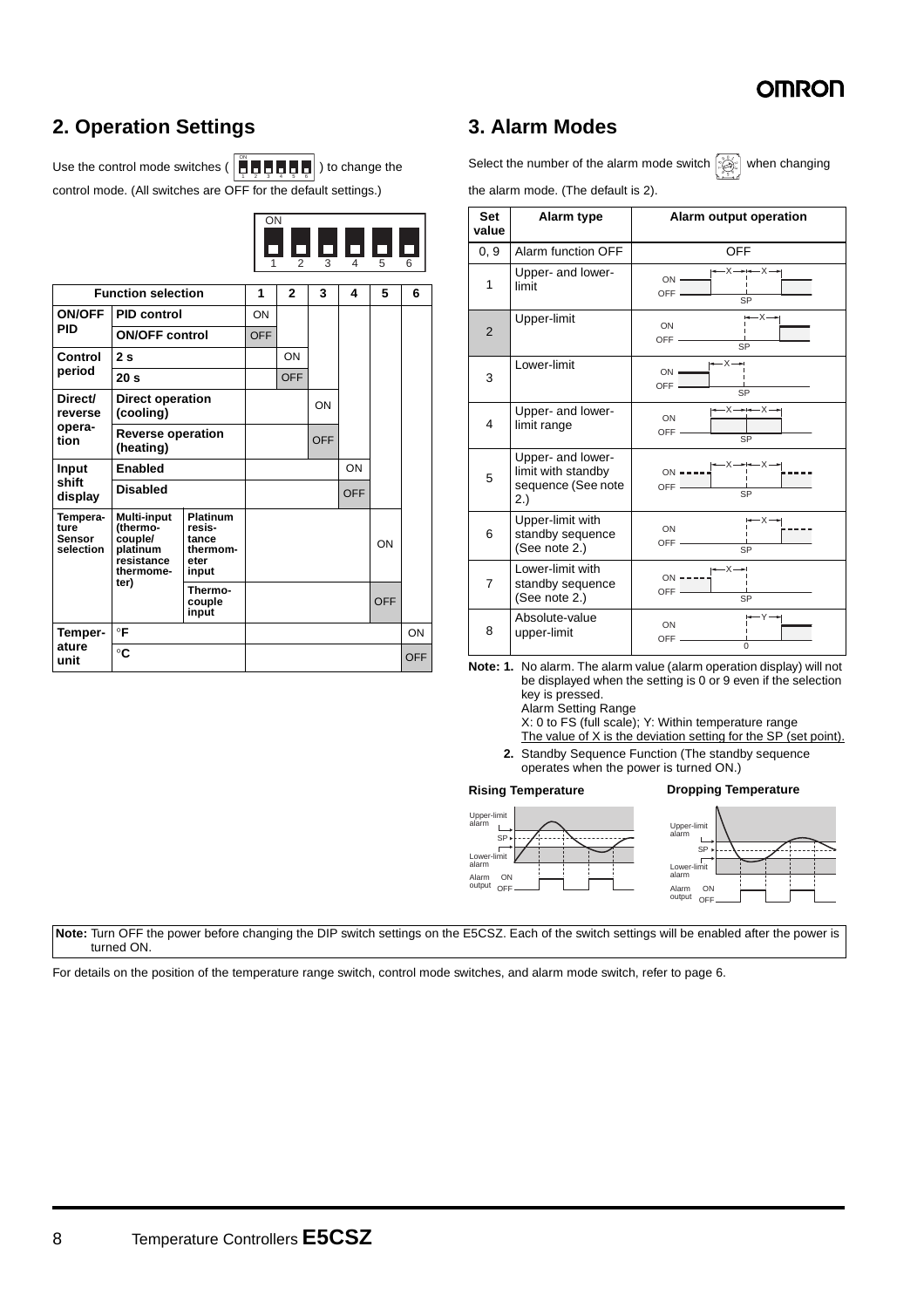## **4. Using the Control Mode Switches**

#### **(1) Using ON/OFF Control and PID Control**

#### **ON/OFF Control**

The control mode is set to ON/OFF control as the default setting. To perform cooling control of freezers, etc., turn ON switch 3.



### **PID Control**

Turn ON switch 1 to use PID control.



**1. Set the control period.**

**Performing Control via Relay Output, External Relay, or Conductor**

Switch 2: OFF (control period: 20 s)





#### **Quick Control Response Using an SSR**

Switch 2: ON (control period: 2 s)



2 s

#### **ST (Self-tuning) Features**

ST (self-tuning) is a function that finds PID constants by using step response tuning (SRT) when Controller operation begins or when the set point is changed. Once the PID constants have been calculated, ST is not executed when the next control operation is started as long as the set point remains unchanged. When the ST function is in operation, be sure to turn ON the power supply of the load connected to the control output simultaneously with or before starting Controller operation.



**2. Set direct/reverse operation for the output. Performing Heating Control for Heaters** Switch 3: OFF

| ON   | 2 | $\mathbf{I}$<br>3 | <b>The Contract</b> | 5 | հ |              |
|------|---|-------------------|---------------------|---|---|--------------|
|      |   |                   |                     |   |   | Output level |
| 100% |   |                   |                     |   |   |              |
| 0%   |   |                   |                     |   |   |              |

SP

**Performing Cooling Control for Freezers** Switch 3: ON

> ON 1 2 3 4 5 6 Output level 100% 0% 7 SP

### **Executing AT (Auto-tuning)**

AT (auto-tuning) is executed by pressing the  $\triangle$  Up and  $\triangle$  Down Keys for at least 2 s while the PV is displayed. The deviation indicators flash during autotuning (AT) execution. AT will be cancelled by performing the same operation that AT is executing during AT operation. Flashing stops when AT is completed. AT execution ירו ד ê  $\overline{\mathbb{R}}$  +  $\overline{\mathbb{W}}$ Press for at least 2 s. AT execution in progress AT cancelledיר ד Ő WO<br/> ě  $\overline{\triangleright}$  +  $\overline{\triangleright}$ Press for AT execution in progress at least 2 s. **Note:** One of the deviation indicators (▲■▼) will flash.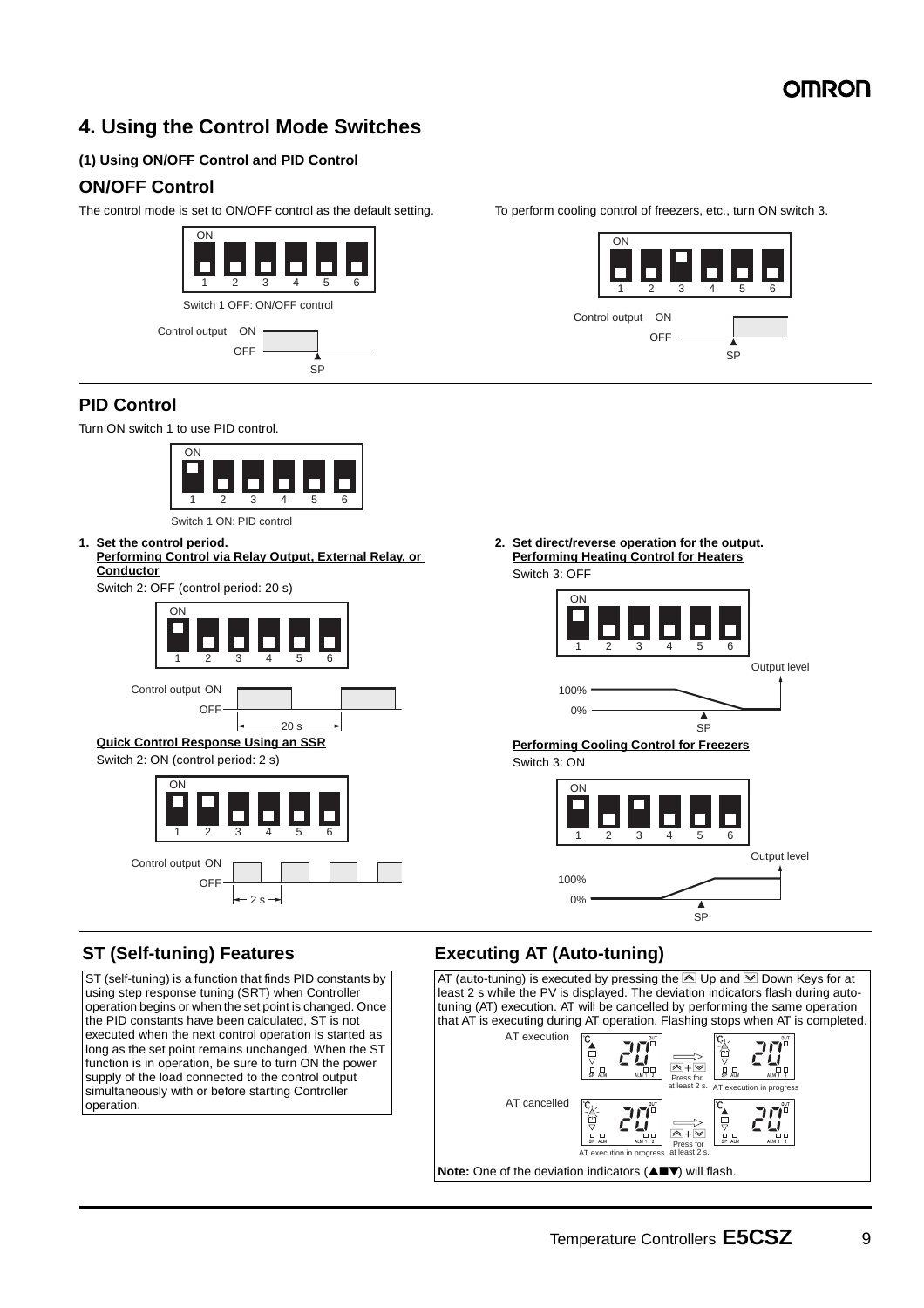#### **(2) Using the E5CSZ in Devices for Fahrenheit-scale Users**

#### **(Displaying in** °**F)**

Turn ON switch 6 to display temperatures in °F.



#### **Temperature Range for** °**F**

The temperature is set to °F using the same temperature range switch as °C.

| <b>Multi-input (Thermocouple/</b> |  |
|-----------------------------------|--|
| <b>Platinum Resistance</b>        |  |
| Thermometer)                      |  |
| Control mode switch 5: OFF        |  |

**Multi-input (Thermocouple/ Platinum Resistance Thermometer)**

| Set-<br>ting |   | °F            | Set-<br>ting |       | $\circ$ F     |
|--------------|---|---------------|--------------|-------|---------------|
|              |   | -99 to 1999   |              | Pt100 | $-99$ to 1500 |
|              |   | 0.0 to 199.9  |              |       | 0.0 to 199.9  |
| 2            | J | $-99$ to 1500 | 2            |       | $-99$ to $99$ |
| 3            |   | 0.0 to 199.9  | 3            |       | 0 to 200      |
|              |   | $-99$ to 1500 |              |       | 0 to 400      |

| Control mode switch 5: ON |       |                 |  |  |  |
|---------------------------|-------|-----------------|--|--|--|
| Set-<br>ting              | °F    |                 |  |  |  |
| 0                         | Pt100 | $-99$ to 1500   |  |  |  |
|                           |       | 0.0 to 199.9    |  |  |  |
| 2                         |       | $-99$ to $99$   |  |  |  |
| 3                         |       | $0$ to $200$    |  |  |  |
|                           |       | <u>n ta 100</u> |  |  |  |

**Note:** The control range for multi-input (thermocouple/platinum resistance thermometer) models is −40 to +40°F of each temperature range.

#### **(3) Setting Input Shift**

Turn ON switch 4, and after turning ON the power, press the Mode Key until H<sub>0</sub> (indicates input shift of 0) is displayed. Press the Up and Down Keys to set the shift value.



#### **Shift Example**

| Input shift display          | <b>Measured temperature</b> | <b>Temperature</b><br>display |
|------------------------------|-----------------------------|-------------------------------|
| $H\mathcal{G}$ (no shift)    | $100^{\circ}$ C             | $100^{\circ}$ C               |
| $H_3$ (+9 $\degree$ C shift) | $100^{\circ}$ C             | $109^{\circ}$ C               |
| $L9 (-9$ °C shift)           | 100 $\degree$ C             | $91^{\circ}$ C                |

**Note:** When control mode switch 4 is turned OFF (no input shift display), the input shift is not displayed but the shift value is enabled. To disable input shift, set the input shift value to HD. The shift range depends on the setting unit.

| Setting unit                                       | 1°C        | $0.1^{\circ}$ C            |  |  |  |
|----------------------------------------------------|------------|----------------------------|--|--|--|
| <b>Compensation range</b> $-99$ to $+99^{\circ}$ C |            | $-9.9$ to $+9.9^{\circ}$ C |  |  |  |
| Input shift display                                | L99 to H99 | L9.9 to H9.9               |  |  |  |

### **5. Protect Switch**



When the protect switch is ON, Up Key and Down Key operations are prohibited to prevent setting mistakes.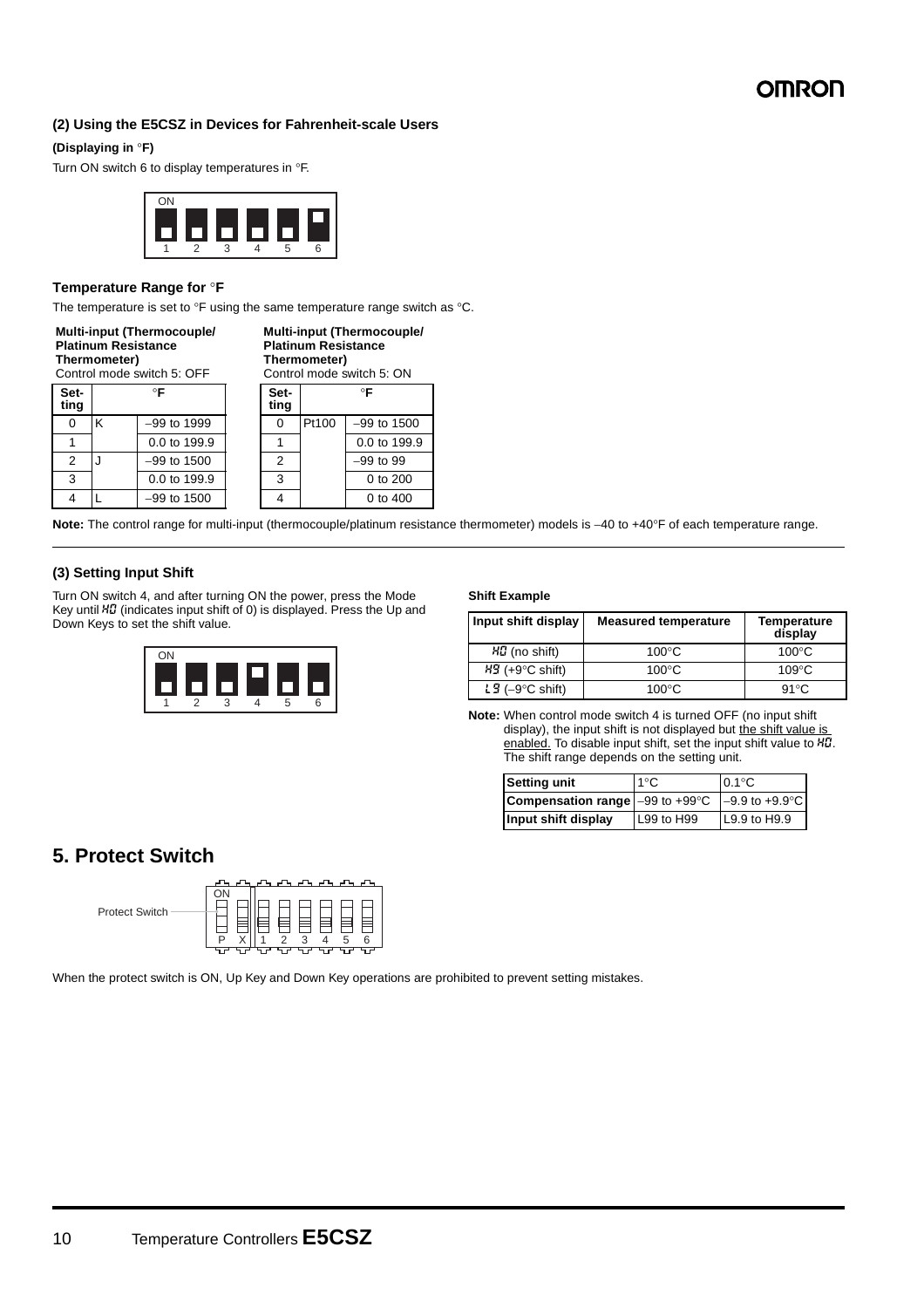# **Installation**

- **•** All models in the E5CSZ Series conform to DIN 43700 standards.
- **•** The recommended panel thickness is 1 to 4 mm.
- **•** Be sure to mount the E5CSZ horizontally.

### **Mounting the E5CSZ**

- **1.** Insert the E5CSZ into the mounting hole in the panel.
- **2.** Push the adapter from the terminals up to the panel, and temporarily fasten the E5CSZ.
- **3.** Tighten the two fastening screws on the adapter. Alternately tighten the two screws little by little to maintain a balance. Tighten the screws to a torque of 0.29 to 0.39 N·m.

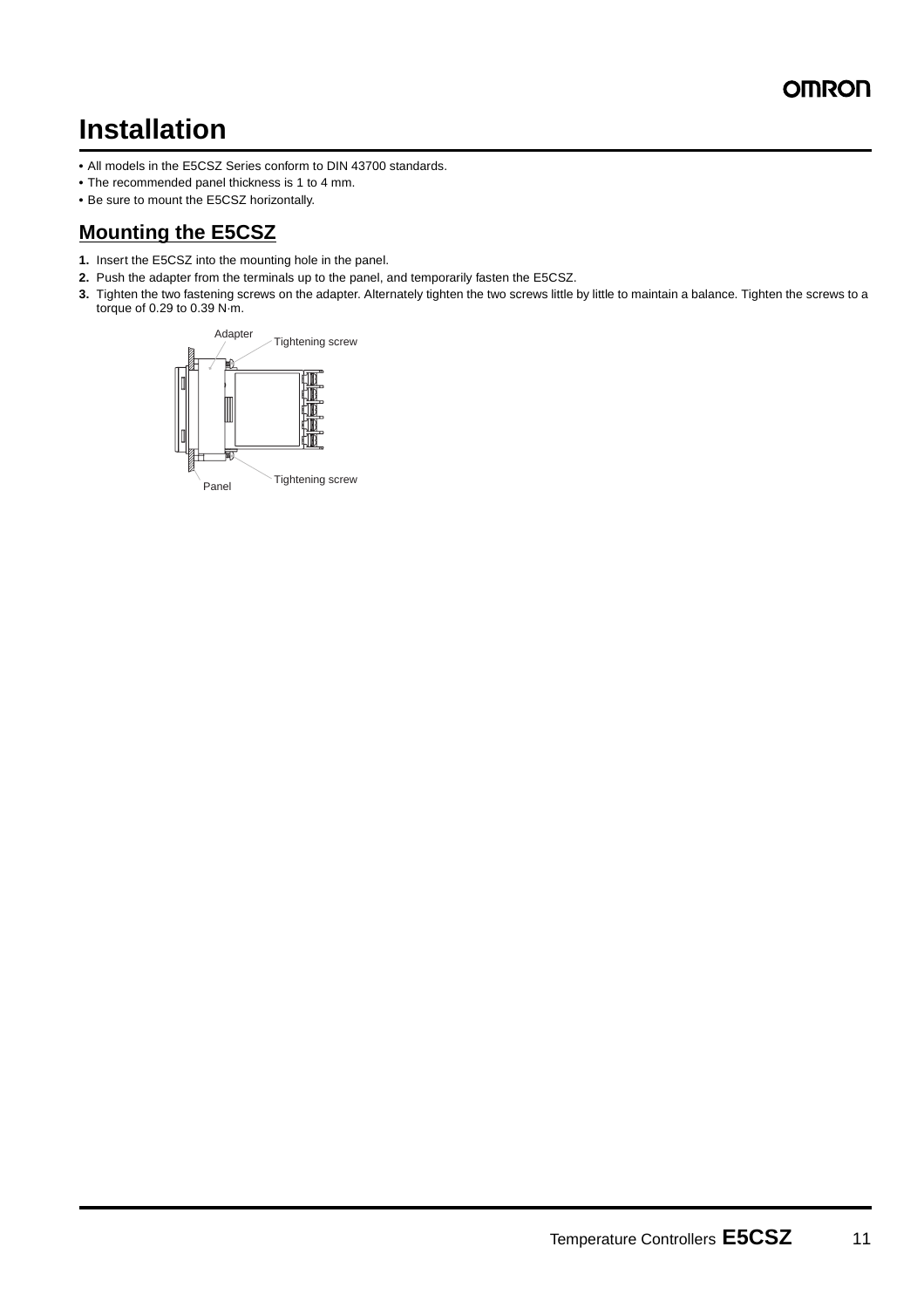# **Error Displays and Causes**

| Display status        | Cause                                                                                                                                                                   | <b>Control output</b>                              |  |  |  |  |
|-----------------------|-------------------------------------------------------------------------------------------------------------------------------------------------------------------------|----------------------------------------------------|--|--|--|--|
|                       | PV displayed as The process value is higher than the control temperature range (overflow).                                                                              | Heating control (reverse operation): OFF           |  |  |  |  |
| ۱۶۶۶                  |                                                                                                                                                                         | Cooling control (direct operation): ON             |  |  |  |  |
|                       | PV displayed as The process value is lower than the control temperature range (underflow).                                                                              | Heating control (reverse operation): ON            |  |  |  |  |
|                       |                                                                                                                                                                         | Cooling control (direct operation): OFF            |  |  |  |  |
| <b>FFF</b> flashing   | Multi-input (Thermocouple/platinum resistance thermometer) models:<br>The process value is higher than the control temperature range or a Sensor error has<br>occurred. | <b>OFF</b>                                         |  |  |  |  |
| flashing              | Multi-input (Thermocouple/platinum resistance thermometer) models:<br>The process value is lower than the control temperature range or a Sensor error has<br>occurred.  | <b>OFF</b>                                         |  |  |  |  |
| $E11$ is<br>displayed | A memory error (E11) has occurred. Turn the power ON again. If the display remains<br>the same, the Controller must be repaired.                                        | The control outputs and alarm outputs<br>turn OFF. |  |  |  |  |

In addition to the alarm indicator, errors notification is provided on the display. Be sure to remove the cause of the error promptly.

Note: In models with an alarm, FFF appears or flashes on the display to indicate that the temperature has exceeded the maximum display temperature and the output<br>is set according to the same way, - - appears or flashes on

# **Sensor Error Displays and Causes**

# ■ **Thermocouple**

|                | <b>Status</b> | <b>Display</b>      | <b>Control output</b> |  |  |
|----------------|---------------|---------------------|-----------------------|--|--|
| <b>Burnout</b> |               | <b>FFF</b> flashing | OFF                   |  |  |

**Note:** The room temperature is displayed if an input short-circuit occurs.

# ■ **Platinum Resistance Thermometer**

| <b>Status</b>             | <b>Display</b> | <b>Control output</b> |  |  |
|---------------------------|----------------|-----------------------|--|--|
| ③<br>④<br>5)<br>③         | FFF flashing   | <b>OFF</b>            |  |  |
| ⑤                         |                |                       |  |  |
| ⊚<br>G)<br>⑤              | flashing       | <b>OFF</b>            |  |  |
| 2 or 3 wires disconnected |                | <b>OFF</b>            |  |  |
| ≹                         | flashing       | <b>OFF</b>            |  |  |
|                           | $^{(4)}$       | FFF flashing          |  |  |

**Note:** The resistance value for platinum resistance thermometers is 100 Ω at 0°C and 140 Ω at 100°C.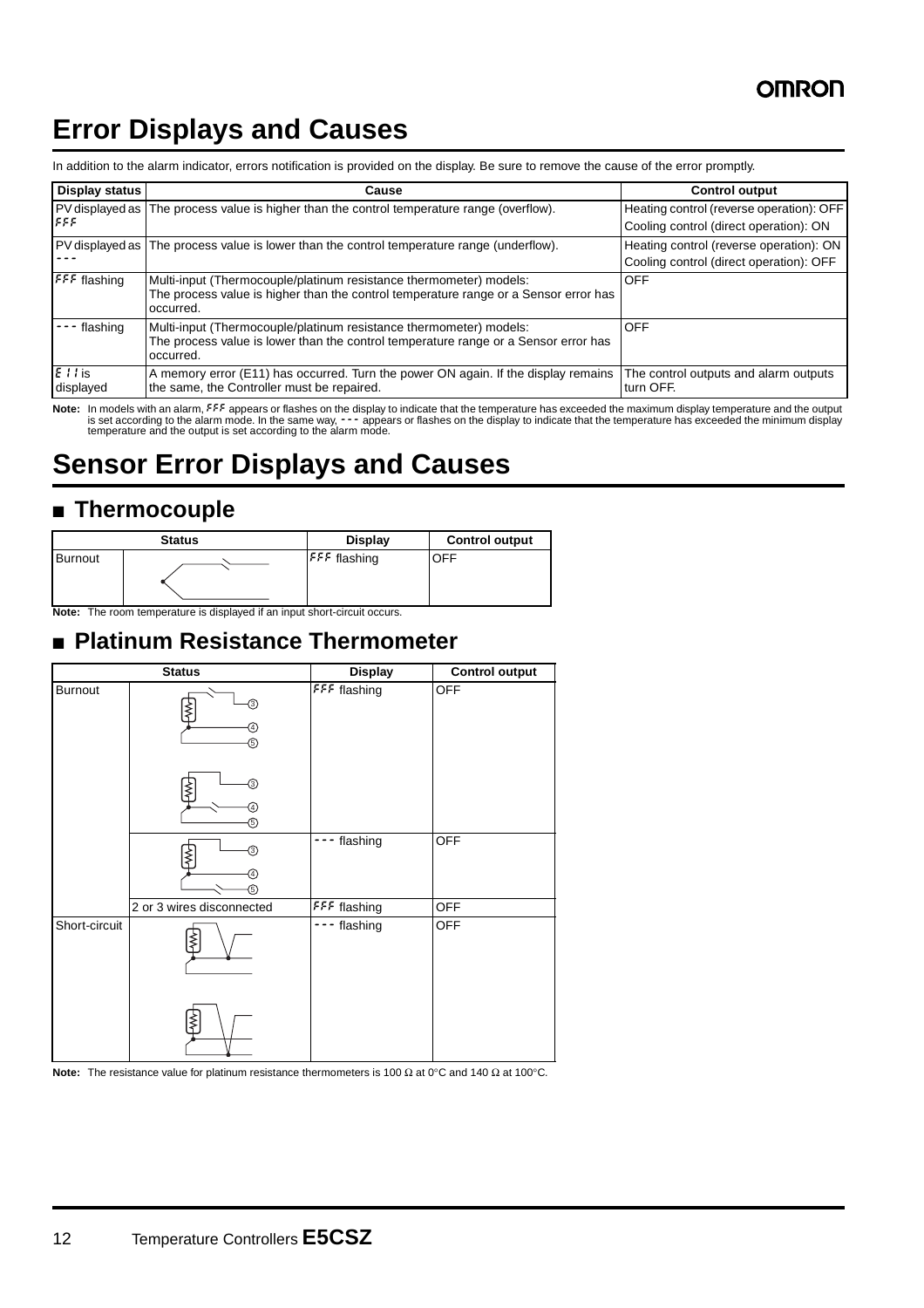## ■ **Model Number Legend**

|                                                                                                                                   |                         | <b>Previous model</b> |                                                       |  | E5CSZ |                                                  |              |                                                                          |  |  |  |
|-----------------------------------------------------------------------------------------------------------------------------------|-------------------------|-----------------------|-------------------------------------------------------|--|-------|--------------------------------------------------|--------------|--------------------------------------------------------------------------|--|--|--|
|                                                                                                                                   | $E5CST$ - $\Box$<br>123 |                       |                                                       |  |       | $E5CSZ$ - $\Box$ $\Box$ $\Box$ - $\bot$<br>12345 |              |                                                                          |  |  |  |
|                                                                                                                                   | <b>Classification</b>   | Symbol                | Meaning                                               |  |       | <b>Classification</b>                            | Symbol       | Meaning                                                                  |  |  |  |
|                                                                                                                                   | Control output R        | Q                     | Relay: SPDT (single-pole,<br>double-throw)<br>Voltage |  |       | Control output R                                 | Q            | Relay: SPST-NO (single-pole,<br>single-throw, normally open)<br>Voltage  |  |  |  |
| 2                                                                                                                                 | Alarm output            |                       | One alarm                                             |  |       | Alarm output                                     | <b>Blank</b> | No alarms                                                                |  |  |  |
| 3                                                                                                                                 | Input type              | KJ                    | Thermocouple (K, J)                                   |  |       |                                                  |              | One alarm                                                                |  |  |  |
|                                                                                                                                   |                         | P                     | Platinum resistance<br>thermometer (Pt100,<br>JPt100) |  | 3     | Input type                                       | т            | Multi-input (thermocouple/<br>platinum resistance<br>thermometer) models |  |  |  |
| <b>Main Differences</b><br>Terminal block models use the model number E5CSZ.                                                      |                         |                       |                                                       |  | 4     | Voltage<br>specifications                        | Blank<br>D   | 100 to 240 VAC<br>24 VAC/VDC                                             |  |  |  |
| The suffix "D" is added to models with a supply voltage of<br>24 VAC/VDC.<br>The suffix "B" is added to models with a black case. |                         |                       |                                                       |  | 5     | Case color                                       | Blank<br>B   | Light gray<br><b>Black</b>                                               |  |  |  |

# ■ **Display**



The display digits can be increased up to 1,999.

The display "ON" has changed to "OUT" and "AL" has changed to "ALM."

# ■ **Functions**

The control outputs for relay outputs have been changed from SPDT (single-pole, double-throw) to SPST-NO (single-pole, single-throw, normally open) contacts.

The control method has been changed to 2-PID control.

An auto-tuning (AT) function has been added.

The deviation display flashes during self-tuning (ST) and auto-tuning (AT).

The output change period has been improved from 2 s to 0.5 s.

# ■ **External Dimensions**

The depth has been shortened from 100 mm to 76 mm.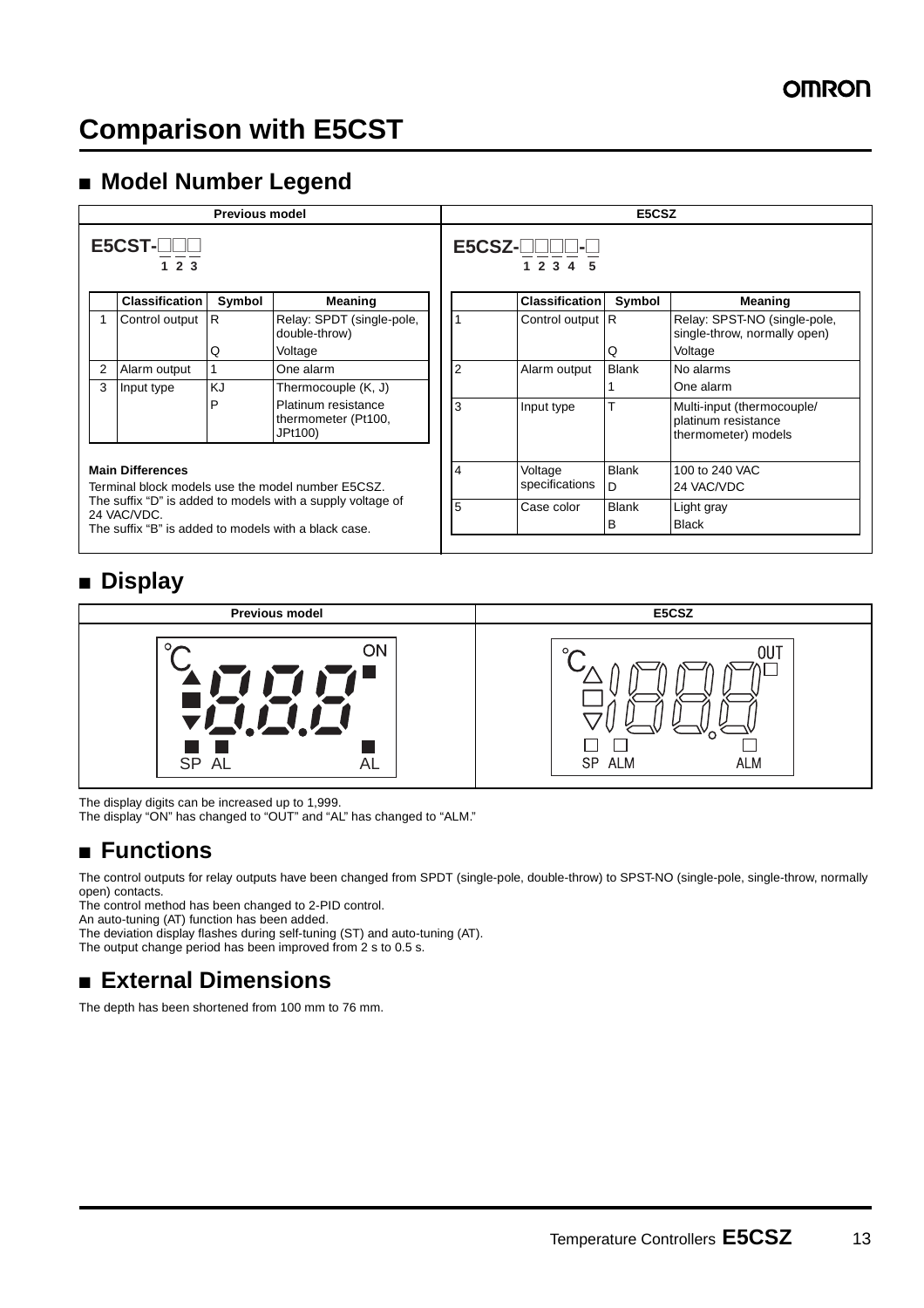# ■ **Terminal Arrangement**

**•** The terminal arrangement has changed from a horizontal to vertical configuration.



# ■ **DIP Switch and Rotary Switch Setting Methods**

| <b>Previous model</b>                                                                                                                                                                                                                                                                                                                                                                                                                    |                                       |            |              |            |   | E5CSZ |   |                                         |                                                                                                                                                     |                            |            |              |            |            |                                                                                                                                                                                                                                                                                                                                                                                                     |                  |
|------------------------------------------------------------------------------------------------------------------------------------------------------------------------------------------------------------------------------------------------------------------------------------------------------------------------------------------------------------------------------------------------------------------------------------------|---------------------------------------|------------|--------------|------------|---|-------|---|-----------------------------------------|-----------------------------------------------------------------------------------------------------------------------------------------------------|----------------------------|------------|--------------|------------|------------|-----------------------------------------------------------------------------------------------------------------------------------------------------------------------------------------------------------------------------------------------------------------------------------------------------------------------------------------------------------------------------------------------------|------------------|
| ON<br>$\begin{array}{ c c c c c c c c } \hline \rule{0pt}{1ex} \rule{0pt}{1ex} \rule{0pt}{1ex} \rule{0pt}{1ex} \rule{0pt}{1ex} \rule{0pt}{1ex} \rule{0pt}{1ex} \rule{0pt}{1ex} \rule{0pt}{1ex} \rule{0pt}{1ex} \rule{0pt}{1ex} \rule{0pt}{1ex} \rule{0pt}{1ex} \rule{0pt}{1ex} \rule{0pt}{1ex} \rule{0pt}{1ex} \rule{0pt}{1ex} \rule{0pt}{1ex} \rule{0pt}{1ex} \rule{0pt}{1ex} \rule{0pt}{1ex} \rule{0pt$<br><b>Control Model Switch</b> |                                       |            |              |            |   |       |   | <b>Control Model Switch</b>             |                                                                                                                                                     |                            | ON         |              |            |            | $\begin{array}{ c c c c c c c c } \hline \rule{0pt}{1ex} \rule{0pt}{2ex} \rule{0pt}{2ex} \rule{0pt}{2ex} \rule{0pt}{2ex} \rule{0pt}{2ex} \rule{0pt}{2ex} \rule{0pt}{2ex} \rule{0pt}{2ex} \rule{0pt}{2ex} \rule{0pt}{2ex} \rule{0pt}{2ex} \rule{0pt}{2ex} \rule{0pt}{2ex} \rule{0pt}{2ex} \rule{0pt}{2ex} \rule{0pt}{2ex} \rule{0pt}{2ex} \rule{0pt}{2ex} \rule{0pt}{2ex} \rule{0pt}{2ex} \rule{0pt$ |                  |
|                                                                                                                                                                                                                                                                                                                                                                                                                                          | <b>Function selection</b>             | 1          | $\mathbf{2}$ | 3          | 4 | 5     | 6 |                                         | <b>Function selection</b>                                                                                                                           |                            | 1          | $\mathbf{2}$ | 3          | 4          | 5                                                                                                                                                                                                                                                                                                                                                                                                   | 6                |
| <b>ON/OFF</b>                                                                                                                                                                                                                                                                                                                                                                                                                            | <b>PID control</b>                    | ON         |              |            |   |       |   | <b>ON/OFF</b>                           | <b>PID control</b>                                                                                                                                  |                            | ON         |              |            |            |                                                                                                                                                                                                                                                                                                                                                                                                     |                  |
| <b>PID</b>                                                                                                                                                                                                                                                                                                                                                                                                                               | <b>ON/OFF control</b>                 | <b>OFF</b> |              |            |   |       |   | <b>PID</b>                              | <b>ON/OFF control</b>                                                                                                                               |                            | <b>OFF</b> |              |            |            |                                                                                                                                                                                                                                                                                                                                                                                                     |                  |
| Control<br>period                                                                                                                                                                                                                                                                                                                                                                                                                        | 2s                                    |            | ON           |            |   |       |   | Control<br>period                       | 2s                                                                                                                                                  |                            |            | ON           |            |            |                                                                                                                                                                                                                                                                                                                                                                                                     |                  |
|                                                                                                                                                                                                                                                                                                                                                                                                                                          | 20 <sub>s</sub>                       |            | <b>OFF</b>   |            |   |       |   |                                         | 20 <sub>s</sub>                                                                                                                                     |                            |            | <b>OFF</b>   |            |            |                                                                                                                                                                                                                                                                                                                                                                                                     |                  |
| Direct/<br>reverse                                                                                                                                                                                                                                                                                                                                                                                                                       | <b>Direct operation</b><br>(cooling)  |            |              | ON         |   |       |   | Direct/<br>reverse                      | <b>Direct operation</b><br>(cooling)                                                                                                                |                            |            |              | ON         |            |                                                                                                                                                                                                                                                                                                                                                                                                     |                  |
| opera-<br>tion                                                                                                                                                                                                                                                                                                                                                                                                                           | <b>Reverse operation</b><br>(heating) |            |              | <b>OFF</b> |   |       |   | opera-<br>tion                          | <b>Reverse operation</b><br>(heating)                                                                                                               |                            |            |              | <b>OFF</b> |            |                                                                                                                                                                                                                                                                                                                                                                                                     |                  |
|                                                                                                                                                                                                                                                                                                                                                                                                                                          |                                       |            |              |            |   |       |   | Input                                   | <b>Enabled</b>                                                                                                                                      |                            |            |              |            | ON         |                                                                                                                                                                                                                                                                                                                                                                                                     |                  |
|                                                                                                                                                                                                                                                                                                                                                                                                                                          |                                       |            |              |            |   |       |   | shift<br>display                        | <b>Disabled</b>                                                                                                                                     |                            |            |              |            | <b>OFF</b> |                                                                                                                                                                                                                                                                                                                                                                                                     |                  |
|                                                                                                                                                                                                                                                                                                                                                                                                                                          |                                       |            |              |            |   |       |   | Tempera-<br>ture<br>Sensor<br>selection | <b>Multi-input</b><br><b>Platinum</b><br>resis-<br>(thermo-<br>couple/<br>tance<br>platinum<br>thermom-<br>resistance<br>eter<br>thermome-<br>input |                            |            |              |            |            | ON                                                                                                                                                                                                                                                                                                                                                                                                  |                  |
|                                                                                                                                                                                                                                                                                                                                                                                                                                          |                                       |            |              |            |   |       |   |                                         | ter)                                                                                                                                                | Thermo-<br>couple<br>input |            |              |            |            | <b>OFF</b>                                                                                                                                                                                                                                                                                                                                                                                          |                  |
|                                                                                                                                                                                                                                                                                                                                                                                                                                          |                                       |            |              |            |   |       |   | Temper-<br>ature<br>unit                | $\circ$ F<br>$\circ$ C                                                                                                                              |                            |            |              |            |            |                                                                                                                                                                                                                                                                                                                                                                                                     | ON<br><b>OFF</b> |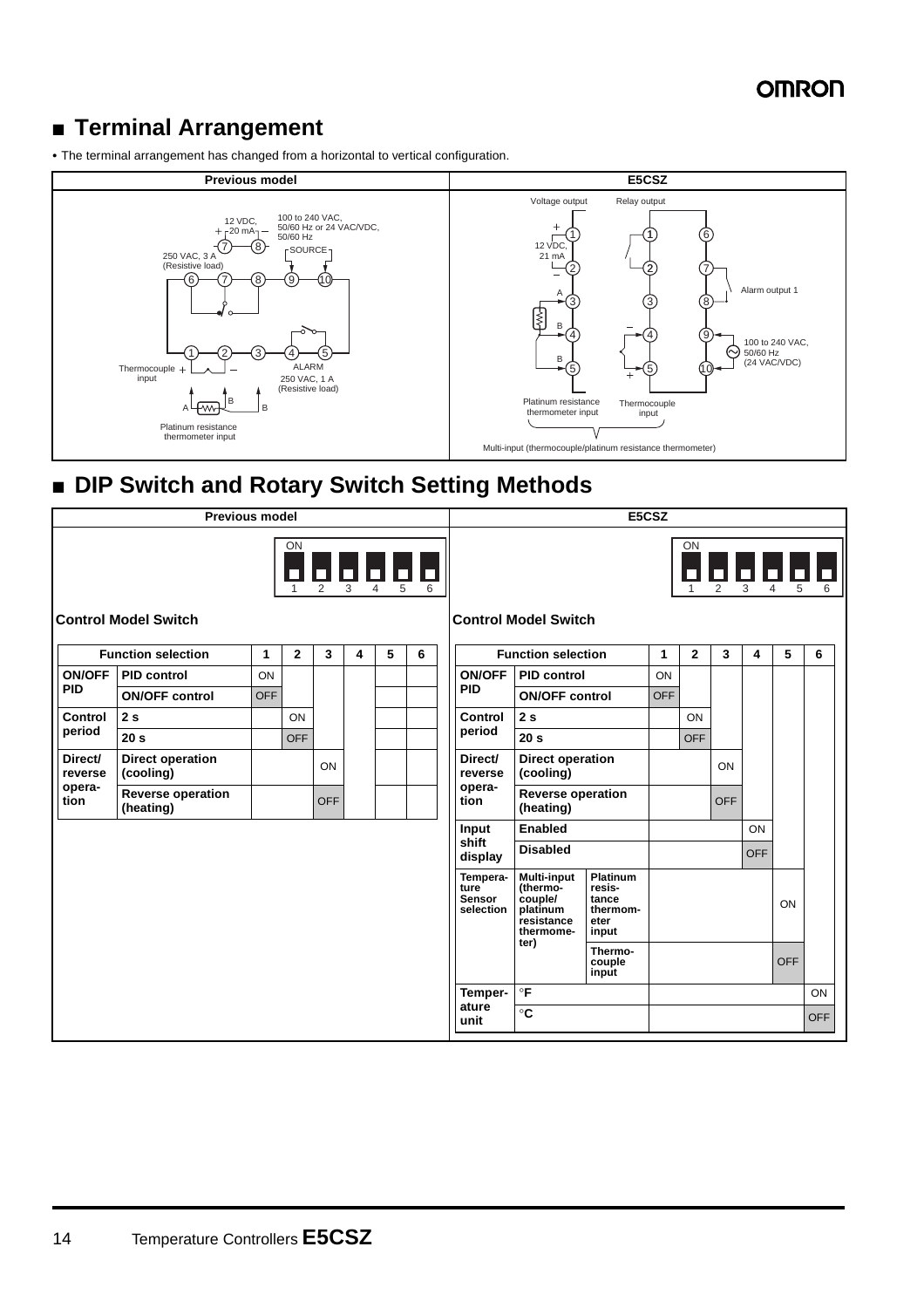|                      |                                                  | <b>Previous model</b>             |                  |                          | E5CSZ                                                         |                                                                      |                                         |  |  |  |
|----------------------|--------------------------------------------------|-----------------------------------|------------------|--------------------------|---------------------------------------------------------------|----------------------------------------------------------------------|-----------------------------------------|--|--|--|
|                      |                                                  | <b>Function Selection</b>         |                  | 4                        | $\bigotimes_{\alpha} \bigotimes_{\alpha} \mathbb{Z}^{\alpha}$ | Alarm Mode Switch (Alarm Model Only)                                 |                                         |  |  |  |
| Alarm<br>Modes       | Lower-limit                                      | -x—⊷<br>ON                        |                  | ON                       | <b>Set</b><br>value                                           | Alarm type                                                           | Alarm output operation                  |  |  |  |
|                      |                                                  | <b>OFF</b><br>SP                  |                  |                          | 0, 9                                                          | Alarm function OFF                                                   | <b>OFF</b>                              |  |  |  |
|                      | Upper-limit                                      | <b>OFF</b><br>ON<br>OFF-<br>SP    |                  | 1                        | Upper- and lower-<br>limit                                    | $-X \rightarrow X$<br>ON -<br>OFF.<br>SP                             |                                         |  |  |  |
|                      |                                                  |                                   |                  |                          | $\overline{2}$                                                | Upper-limit                                                          | ⊶×-<br>ON<br>OFF<br>SP                  |  |  |  |
|                      |                                                  |                                   |                  |                          | 3                                                             | Lower-limit                                                          | $-x-$<br>ON :<br>OFF<br>SP              |  |  |  |
|                      |                                                  |                                   |                  |                          | 4                                                             | Upper- and lower-<br>limit range                                     | $-X \rightarrow X-X$<br>ON<br>OFF<br>SP |  |  |  |
|                      |                                                  |                                   |                  |                          | 5                                                             | Upper- and lower-<br>limit with standby<br>sequence (See note<br>2.) | ON<br>OFF<br><b>SP</b>                  |  |  |  |
|                      |                                                  |                                   |                  |                          | 6                                                             | Upper-limit with<br>standby sequence<br>(See note 2.)                | l—X-<br>ON<br>OFF<br>SP                 |  |  |  |
|                      |                                                  |                                   |                  |                          | $\overline{7}$                                                | Lower-limit with<br>standby sequence<br>(See note 2.)                | $-x$ -<br>ON<br><b>OFF</b><br>SP        |  |  |  |
|                      |                                                  |                                   |                  |                          | 8                                                             | Absolute-value<br>upper-limit                                        | ON<br>OFF-<br>$\mathbf 0$               |  |  |  |
|                      | <b>Function selection</b>                        |                                   | 5                | 6                        | $[\mathscr{A}]$                                               | <b>Temperature Range Switch</b>                                      |                                         |  |  |  |
| Temperature<br>Range | KJ                                               | J: 0 to 300 $\degree$ C           | ON               | ON                       | Set<br>value                                                  |                                                                      | <b>Temperature Range</b>                |  |  |  |
|                      |                                                  | K: $0$ to 999 $\degree$ C         | <b>OFF</b>       | ON                       | $\mathbf{0}$                                                  | <b>Control Mode</b>                                                  | K: 0 to 1,300°C/-99 to 1,999°F          |  |  |  |
|                      |                                                  | K: 0 to $500^{\circ}$ C           | ON               | <b>OFF</b><br><b>OFF</b> | $\mathbf{1}$                                                  | Switch 5: OFF                                                        | K: 0.0 to 199.9°C/0.0 to 199.9°F        |  |  |  |
|                      | P                                                | K: $0$ to 300 $^{\circ}$ C<br>--- | <b>OFF</b><br>ON | ON                       | $\overline{2}$                                                |                                                                      | J: $-99$ to 850°C/-99 to 1,500°F        |  |  |  |
|                      |                                                  | Pt100: 0 to 300°C                 | <b>OFF</b>       | ON                       | 3                                                             |                                                                      | J: 0.0 to 199.9°C/0.0 to 199.9°F        |  |  |  |
|                      |                                                  | Pt100: 0.0 to 99.0°C              | ON               | <b>OFF</b>               | 4                                                             |                                                                      | L: $-99$ to 850°C/-99 to 1,500°F        |  |  |  |
|                      | Pt100: 0.0 to 50.0°C<br><b>OFF</b><br><b>OFF</b> |                                   | $\mathbf{0}$     | <b>Control Mode</b>      | Pt100: -99 to 850°C/-99 to 1,500°F                            |                                                                      |                                         |  |  |  |
|                      |                                                  |                                   |                  |                          | $\mathbf{1}$                                                  | Switch 5: ON                                                         | Pt100: 0.0 to 199.9°C/0.0 to 199.9°F    |  |  |  |
|                      |                                                  |                                   |                  |                          | 2                                                             |                                                                      | Pt100: -99 to 99°C/-99 to 99°F          |  |  |  |
|                      |                                                  |                                   |                  |                          | 3                                                             |                                                                      | Pt100: 0 to 200°C/0 to 200°F            |  |  |  |
|                      |                                                  |                                   |                  |                          | $\overline{4}$                                                |                                                                      | Pt100: 0 to 400°C/0 to 400°F            |  |  |  |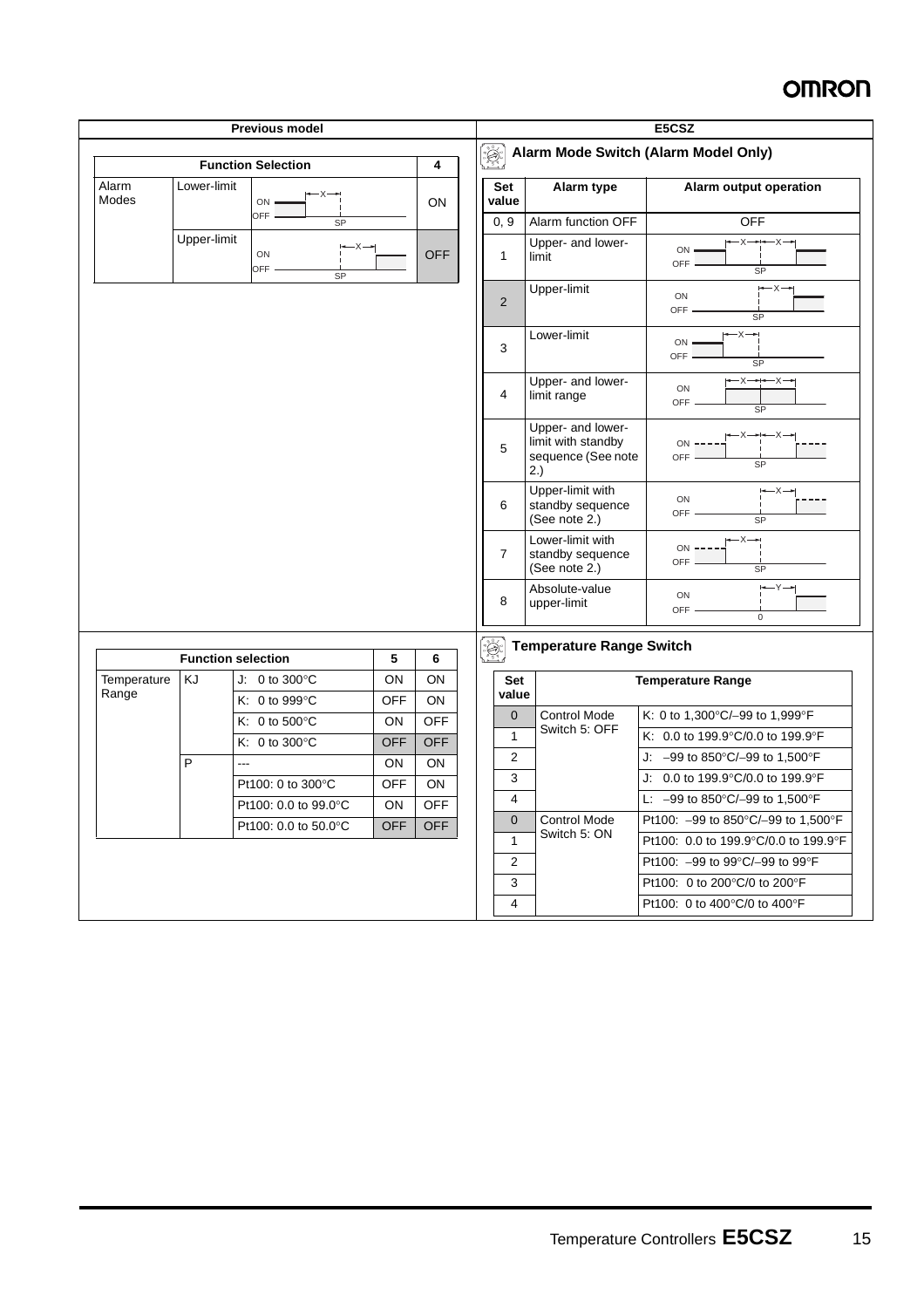# **Dimensions**

**Note:** All units are in millimeters unless otherwise indicated.

# ■ **Controller**

#### **E5CSZ**







**Note:** Terminals cannot be removed.



45+0.6 0



#### **E5CSZ + Adapter for Flush Mounting (Provided)**







**Note: 1.** The recommended panel thickness is 1 to 4 mm. **2.** Group mounting is possible in one direction only.

# **Hard Protective Cover**

The Y92A-48B Protective Cover (hard type) is available for the following applications.

- **•** To protect the set from dust and dirt.
- **•** To prevent the panel from being accidentally touched causing displacement of set values.
- **•** To provide effective protection against water droplets.



# **Terminal Cover**

#### **E53-COV10**



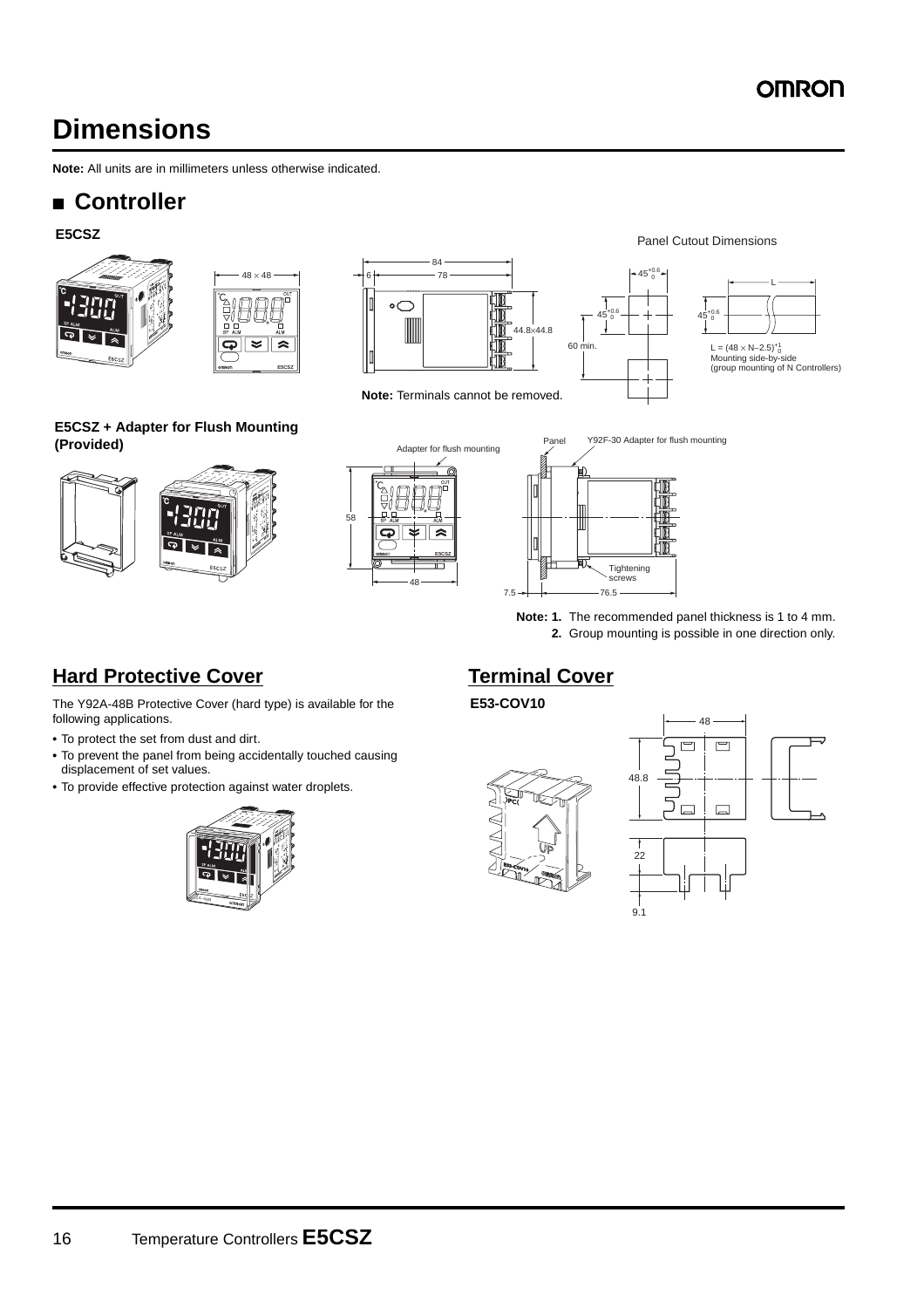# **Precautions**

#### $\bigwedge$ CAUTION

Do not touch the terminals while power is being supplied. Doing so may occasionally result in minor injury due to electric shock.

Do not allow pieces of metal, wire clippings, or fine metallic shavings or filings from installation to enter the product. Doing so may occasionally result in electric shock, fire, or malfunction.

Do not use the product where subject to flammable or explosive gas. Otherwise, minor injury from explosion may occasionally occur.



Never disassemble, modify, or repair the product or touch any of the internal parts. Minor electric shock, fire, or malfunction may occasionally occur.

CAUTION - Risk of Fire and Electric Shock

- a) This product is UL listed as Open Type Process Control Equipment. It must be mounted in an enclosure that does not allow fire to escape externally.
- b) More than one disconnect switch may be required to de-energize the equipment before servicing the product.
- c) Signal inputs are SELV, limited energy. (See note 1.)
- d) Caution: To reduce the risk of fire or electric shock, do not interconnect the outputs of different Class 2 circuits. (See note 2.)

If the output relays are used past their life expectancy, contact fusing or burning may occasionally occur. Always consider the application conditions and use the output relays within their rated load and electrical life expectancy. The life expectancy of output relays varies considerably with the output load and switching conditions.

Loose screws may occasionally result in fire. Tighten terminal screws to the specified torque of 0.74 to 0.90 N·m.



Unexpected operation may result in equipment damage or accidents if the settings are not appropriate for the controlled system. Set the Temperature Controller as follows:

• Set the parameters of the Temperature Controller so that they are appropriate for the controlled system.



• Make sure that the INIT switch in the control mode switches is turned OFF before operating the Temperature Controller.

A malfunction in the Temperature Controller may occasionally make control operations impossible or prevent alarm outputs, resulting in property damage. To maintain safety in the event of malfunction of the Temperature Controller, take appropriate safety measures, such as installing a monitoring device on a separate line.



Faulty terminal contact or decreased waterproofing capability may result in a fire or equipment malfunction. When inserting the Temperature Controller into the rear case after setting the switches, check the watertight packing and make sure that the top and bottom hooks are locked securely in place.



- **Note: 1.** A SELV circuit is one separated from the power supply with double insulation or reinforced insulation, that does not exceed 30 V r.m.s. and 42.4 V peak or 60 VDC.
	- **2.** A class 2 power supply is one tested and certified by UL as having the current and voltage of the secondary output restricted to specific levels.

# ■ **Precautions for Safe Use**

Be sure to observe the following precautions to prevent operation failure, malfunction, or adverse affects on the performance and functions of the product. Not doing so may occasionally result in unexpected events.

- **1.** The product is designed for indoor use only. Do not use the product outdoors or in any of the following locations.
	- **•** Places directly subject to heat radiated from heating equipment.
	- **•** Places subject to splashing liquid or oil atmosphere.
	- **•** Places subject to direct sunlight.
	- **•** Places subject to dust or corrosive gas (in particular, sulfide gas and ammonia gas).
	- **•** Places subject to intense temperature change.
	- **•** Places subject to icing and condensation.
	- **•** Places subject to vibration and large shocks.
- **2.** Use and store the product within the rated temperature and humidity ranges.

Group-mounting two or more Temperature Controllers, or mounting Temperature Controllers above each other may cause heat to build up inside the Temperature Controllers, which will shorten their service life. In such a case, use forced cooling by fans or other means of air ventilation to cool down the Temperature Controllers.

- **3.** To allow heat to escape, do not block the area around the product. Do not block the ventilation holes on the product.
- **4.** Use the specified size (M3.5, width of 7.2 mm or less) crimped terminals for wiring. To connect bare wires to the terminal block, use copper braided or solid wires with a gage of AWG24 to AWG18 (equal to a cross-sectional area of 0.205 to 0.832 mm<sup>2</sup>). (The stripping length is 5 to 6 mm.) Up to two wires of the same size and type, or two crimp terminals can be inserted into a single terminal.
- **5.** Be sure to wire properly with correct polarity of terminals. Do not wire any of the I/O terminals incorrectly.
- **6.** Do not wire the terminals that are not used.
- **7.** The voltage output (control output) is not electrically isolated from the internal circuits. When using a grounded temperature sensor, do not connect any of the control output terminals to ground. Otherwise unwanted current paths will cause measurement errors.
- **8.** To avoid inductive noise, keep the wiring for the Temperature Controller's terminal block away from power cables carrying high voltages or large currents. Also, do not wire power lines together with or parallel to Temperature Controller wiring. Using shielded cables and using separate conduits or ducts is recommended. Attach a surge suppressor or noise filter to peripheral devices that generate noise (in particular, motors, transformers, solenoids, magnetic coils or other equipment that have an inductance component).

When a noise filter is used at the power supply, first check the voltage or current, and attach the noise filter as close as possible to the temperature controller.

Allow as much space as possible between the Temperature Controller and devices that generate powerful high frequencies (high-frequency welders, high-frequency sewing machines, etc.) or surge.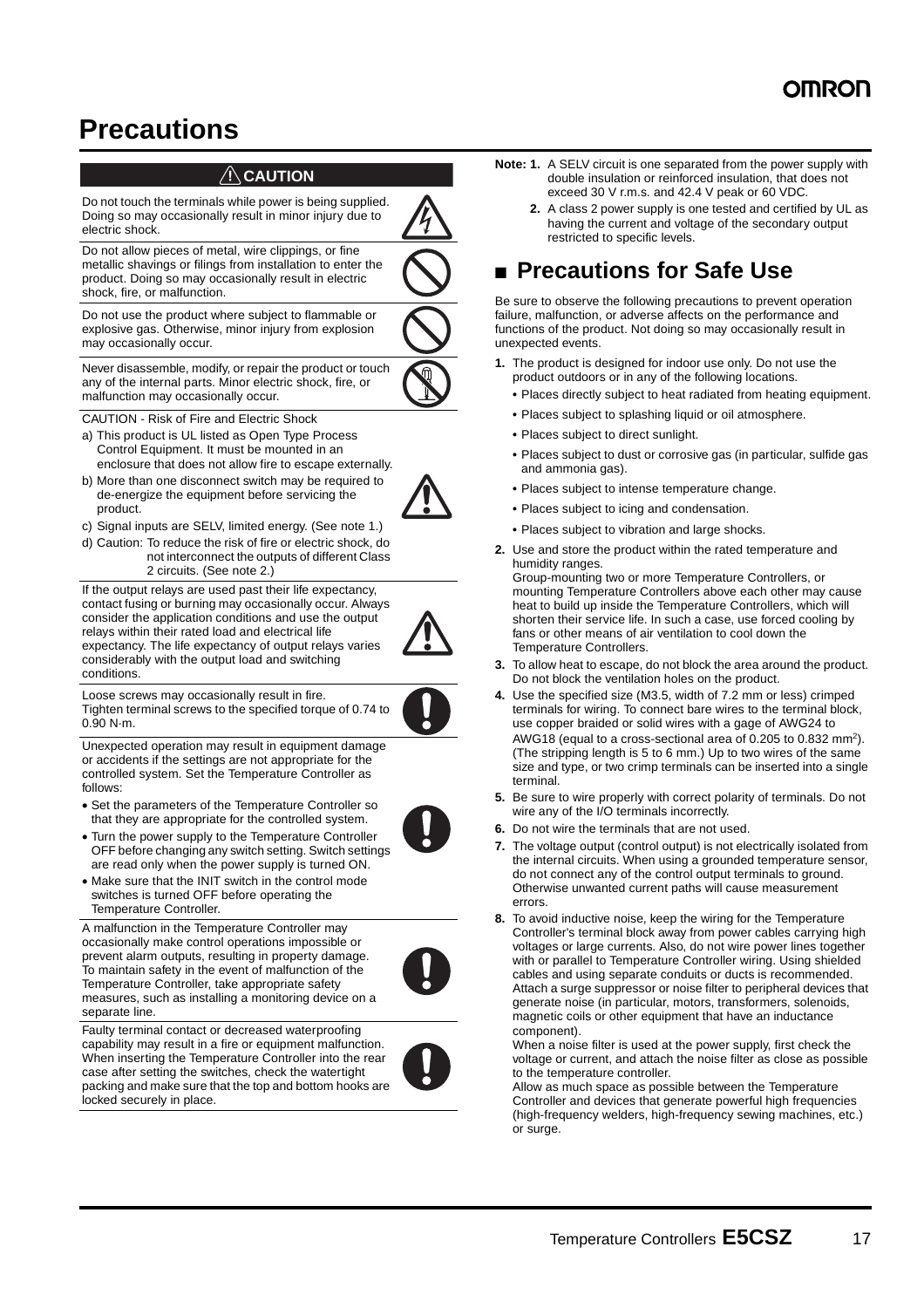- **9.** Use the product within the rated load and power supply.
- **10.**Use a switch, relay, or other contact so that the power supply voltage reaches the rated voltage within 2 seconds. If the applied voltage is increased gradually, the power supply may not be reset or malfunctions may occur.
- **11.**When using PID operation (self-tuning), turn ON the power supply to the load (e.g., heater) at the same time or before turning the power supply to the Temperature Controller ON. If power is turned ON for the Temperature Controller before turning ON power supply to the load, self-tuning will not be performed properly and optimum control will not be achieved.
- **12.**Design the system (e.g., control panel) to allow for the 2 seconds of delay required for the Temperature Controller's output to stabilize after the power is turned ON.
- **13.**A switch or circuit breaker should be provided close to this unit. The switch or circuit breaker should be within easy reach of the operator, and must be marked as a disconnecting means for this unit.
- **14.**Approximately 30 minutes is required for the correct temperature to be displayed after turning the power supply to the Temperature Controller ON. Turn the power supply ON at least 30 minutes prior to starting control operations.
- **15.**Be sure that the platinum resistance thermometer type and the input type set on the Temperature Controller are the same.
- **16.**When extending the thermocouple lead wires, always use compensating conductors suitable for the type of thermocouple. Do not extend the lead wires on a platinum resistance thermometer. Use only low-resistance wire (5  $\Omega$  max. per line) for lead wires and make sure that the resistance is the same for all three wires.
- **17.**When drawing out the Temperature Controller from the case, do not apply force that would deform or alter the Temperature **Controller**
- **18.**When drawing out the Temperature Controller from the case to replace the Temperature Controller, check the status of the terminals. If corroded terminals are used, contact faults with the terminals may cause the temperature inside the Temperature Controller to increase, possibly resulting in fire. If the terminals are corroded, replace the rear case as well.
- **19.**When drawing out the Temperature Controller from the case, turn the power supply OFF first, and absolutely do not touch the terminals or electronic components or apply shock to them. When inserting the Temperature Controller, do not allow the electronic components to come into contact with the case.
- **20.**Static electricity may damage internal components. Always touch grounded metal to discharge any static electricity before handling the Temperature Controller. When drawing out the Temperature Controller from the case, do not touch the electronic components or patterns on the board with your hand. Hold the Temperature Controller by the edge of the front panel when handling it.
- **21.**Do not use paint thinner or similar chemical to clean with. Use standard grade alcohol.
- **22.**Use tools when separating parts for disposal. Contact with the sharp internal parts may cause injury.

### ■ **Precautions for Correct Use**

### **Service Life**

Use the Temperature Controller within the following temperature and humidity ranges:

Temperature: −10 to 55°C (with no icing or condensation) Humidity: 25% to 85%

If the Controller is installed inside a control board, the ambient temperature must be kept to under 55°C, including the temperature around the Controller.

The service life of electronic devices like Temperature Controllers is determined not only by the number of times the relay is switched but also by the service life of internal electronic components. Component service life is affected by the ambient temperature: the higher the temperature, the shorter the service life and, the lower the temperature, the longer the service life. Therefore, the service life can be extended by lowering the temperature of the Temperature **Controller** 

When two or more Temperature Controllers are mounted horizontally close to each other or vertically next to one another, the internal temperature will increase due to heat radiated by the Temperature Controllers and the service life will decrease. In such a case, use forced cooling by fans or other means of air ventilation to cool down the Temperature Controllers. When providing forced cooling, however, be careful not to cool down the terminals sections alone to avoid measurement errors.

### **Measurement Accuracy**

When extending or connecting the thermocouple lead wire, be sure to use compensating wires that match the thermocouple type. Do not extend the lead wire of the platinum resistance thermometer. If the lead wire of the platinum resistance thermometer must be extended, be sure to use wires that have low resistance and keep the resistance of the three lead wires the same.

Mount the Temperature Controller so that it is horizontally level.

If the measurement accuracy is low, check whether the input shift has been set correctly.